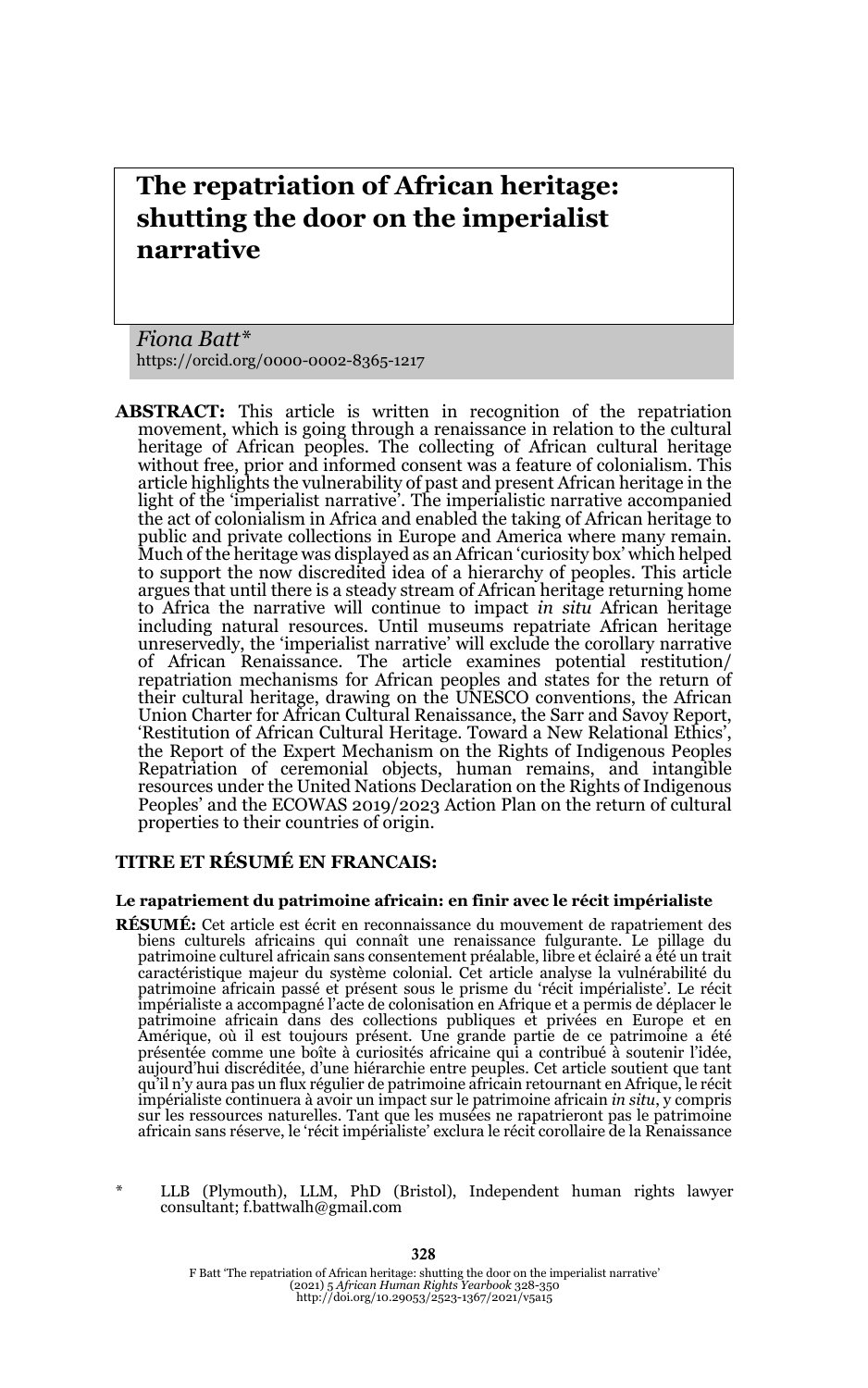africaine. L'article examine les mécanismes de restitution/rapatriement potentiels pour les peuples et les États africains en vue du retour de leur patrimoine culturel, en s'appuyant sur les conventions de l'UNESCO, la Charte de l'Union africaine pour la<br>renaissance culturelle africaine, le rapport Sarr et Savoy, '*Restitution of African*<br>*Cultural Heritage. Toward a New Relational Ethics'*, d'experts sur les droits des peuples autochtones sur le rapatriement des objets cérémoniels, des restes humains et des ressources immatérielles en vertu de la Déclaration des Nations Unies sur les droits des peuples autochtones' et le Plan d'action 2019/2023 de la CEDEAO sur le retour des biens culturels dans leur pays d'origine.

**KEY WORDS:** repatriation, cultural heritage, African renaissance, natural resources, restitution

#### **CONTENT:**

| $\mathbf{3}$   |  |
|----------------|--|
| $\overline{4}$ |  |
| $\frac{5}{6}$  |  |
|                |  |
|                |  |
|                |  |

### **1 INTRODUCTION**

This article is written in recognition of the repatriation movement, which is going through a renaissance, not only in relation to the repatriation of the cultural heritage of African peoples but equally the cultural heritage of indigenous peoples.<sup>1</sup> The article's focus is the continued retention and non-return by museums and scientists of the cultural heritage of African peoples taken under colonialism.<sup>2</sup> The collecting of African cultural heritage without free, prior and informed consent was a feature of colonialism.3 One observer has noted that there is more African cultural property outside of the continent than within.4 Museums historically have been at the forefront as collectors of African cultural heritage and as such have strongly influenced

- 1 F Sarr & B Savoy 'The restitution of African cultural heritage toward a new relational ethics, restitution report' (2018) (Sarr & Savoy Report) http://restitu tionreport2018.com/sarr\_savoy\_en.pdf (accessed 12 September 2021); Report of the expert mechanism on the rights of indigenous peoples 'repatriation of ceremonial objects, human remains, and intangible resources under the United Nations Declaration on the rights of indigenous Peoples' UN Doc A/HRC/45/35 (21 July 2020) (Repatriation Report) www.ohchr.org/Documents/Issues/ IPeoples/EMRIP/Reportrepatriation.pdf (accessed September 2021).
- 2 The term 'heritage' is used here rather than the term cultural property as it is a broader term and includes the tangible and intangible the movable and the immovable and includes human remains.
- 3 E Posner 'The international protection of cultural property: some sceptical observations' (2006) 141 *University of Chicago Public Law & Legal Theory Paper* 1-22 http://www.law.uchicago.edu/academics/publiclaw/index.html (accessed 12 June 2021); V Rigg 'Curators of the colonial idea: the museum and the exhibition as agents of bourgeois ideology in nineteenth century NSW' (1994) 4 *Public History Review* 188.
- 4 F Shyllon 'The recovery of cultural objects by African states through the UNESCO and UNIDROIT conventions and the role of arbitration' (2000-2) *Uniform Law. Review* 219-241; Sarr & Savoy Report (n 1).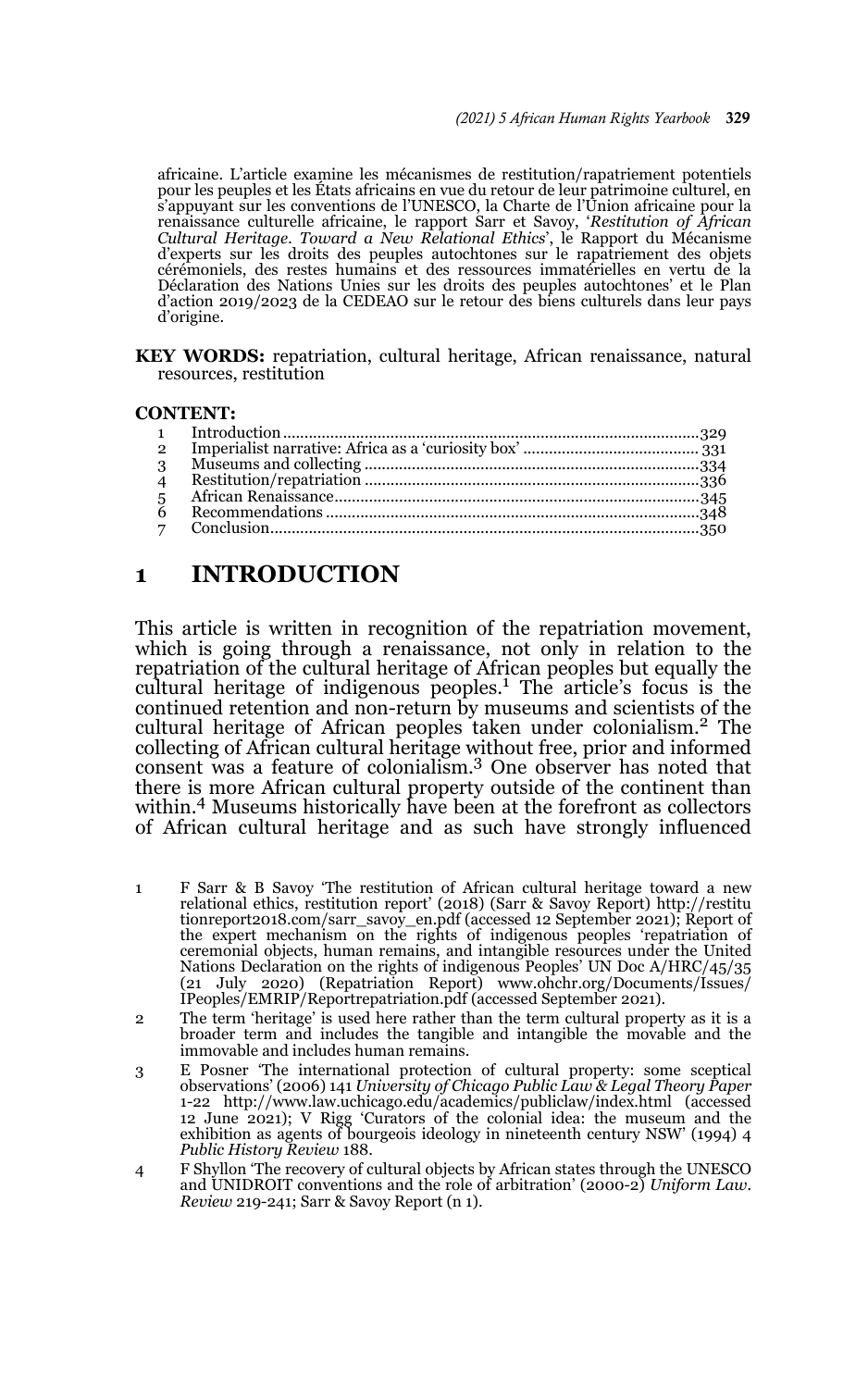repatriation policies.<sup>5</sup> In truth museums remain 'the moat around the colonial castle'.6 Additionally the call for the decolonisation of museums has highlighted some resistance to repatriation.<sup>7</sup>

The call for the restitution of African cultural heritage is not new. The Abuja Proclamation 1993, a declaration of the first Abuja Pan-African Conference on Reparations For African Enslavement, Colonization, and Neo-Colonization, called for financial and psychological reparations as well as restoration of artefacts. The Proclamation included: 'Convinced that numerous lootings, theft and larceny have been committed on the African People call upon those in possession of their stolen goods artifacts and other traditional treasures to restore them to their traditional owners the African People.'8 More recently in 2019, ECOWAS initiated the ECOWAS 2019/2023 Action Plan in relation to cultural heritage.<sup>9</sup> The Plan called for the return of African cultural heritage, back to the countries of origin. The Plan is a West African specific initiative. Furthermore, the Plan recognises the cultural genocide context of the theft of African cultural property.10 Significantly, the African Union 2006 Charter for African Cultural Renaissance in article 26 articulates a similar philosophy that 'African States should take steps to put an end to the pillage and illicit traffic of African cultural property and ensure that such cultural property is<br>returned to their countries of origin'.<sup>11</sup> Additionally, a European 2018 initiative supports the restitution of African cultural heritage.<sup>12</sup> Objects designated as cultural heritage have received protection under domestic and international law as they have been linked to the identity of peoples and the identity of the state.<sup>13</sup>

- 5 C Fforde, C McKeown, & H Keeler *The Routledge companion to indigenous repatriation: return reconcile renew* (2020) 375: 'Scoping survey of historic human remains in English museums undertaken on behalf of the ministerial working group on human remains (2003) http://www.honour.org.uk/wpcontent/uploads/2014/05/ScopingSurveyWGHR-2.pdf (accessed 12 September 2021).
- 6 F Batt *Ancient indigenous human remains and the law* (2021).
- 7 H Fischer 'Should museums return their colonial artefacts?' (20 June 2019) *The Guardian* www.theguardian.com/culture/2019/jun/29/should-museums-return their-colonial-artefacts (accessed 12 June 2021); N Rea 'A French Museum director pushes back against a radical report calling on Macron to return looted African art' *Artnet* (November 2018) https://news.artnet.com/artworld/quaibranly-president-macron-africa-restitutionreport-1404364 (accessed 12 September 2021).
- 8 See tabled motion on 10 May 1993 welcoming the Abuja Proclamation UK Parliament Early Day motion https://edm.parliament.uk/ (accessed 12 September 2021).
- 9 ECOWAS Community of West African States https://www.ecowas.int/ecowascommittee-on-the-return-of-cultural-properties-to-their-countries-of-origin-tomeet-in-cotonou/ (accessed 12 September 2021).
- 10 J Sarkin *Germany's genocide of the Herero: Kaiser Wilhelm II, his General, his settlers, his soldiers* (2011)
- 11 24 January 2006.
- 12 Sarr & Savoy Report (n 1).
- 13 A Cristescu, Special Rapporteur of the Sub-Commission on Prevention of Discrimination and Protection of Minorities 'The right to self-determination: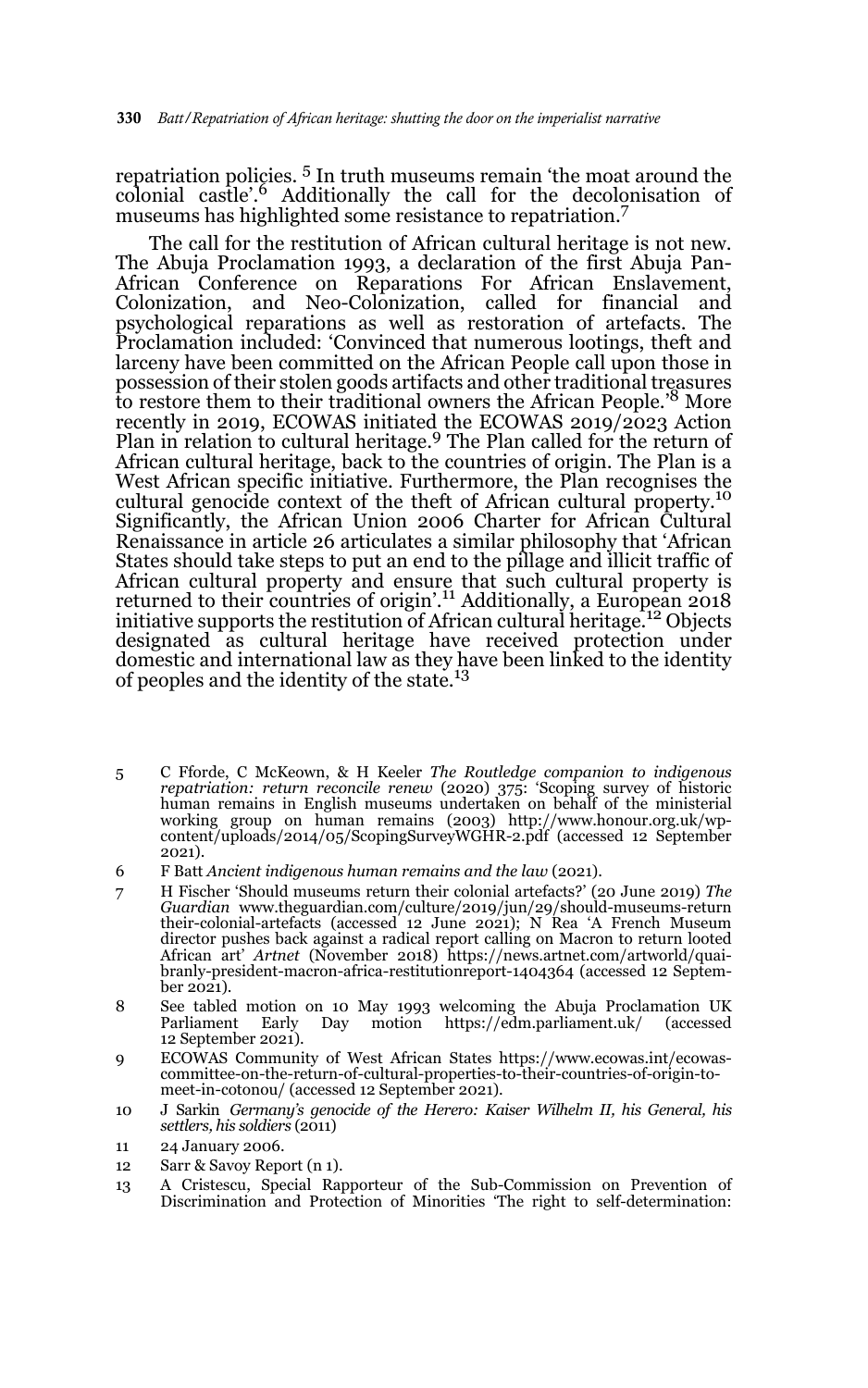The restitution/repatriation of the cultural heritage of African peoples is a pressing cultural and legal issue which needs to be addressed in relation to restitution/repatriation mechanisms. When one nation holds another nation's heritage, it not only has physical possession of that heritage but importantly it has possession of another's voice. However, until museums repatriate African heritage unreservedly, the 'imperialist narrative' will exclude the corollary narrative of African Renaissance. The African Renaissance Institute defines African Renaissance as, 'a shift in the consciousness of the individual to re-establish our diverse traditional African values, to embrace the individual's responsibility to the community and the fact that he, in community with others, together are in charge of their own destiny<sup>'</sup>.<sup>14</sup> The imperialist narrative is to be understood here to mean a narrative which accompanied and legitimised colonialism. narrative which accompanied and legitimised Furthermore, the narrative exists today enabled by the retention of African cultural heritage in museums and universities, in former colonising states such as the UK, Germany and France.<sup>15</sup>

## **2 IMPERIALIST NARRATIVE: AFRICA AS A 'CURIOSITY BOX'**

A people's cultural heritage tells a unique story about that people. Objects designated as cultural heritage 'tell us who we are and where we are from'.<sup>16</sup> They encapsulate the history of a nation state or of a particular people.<sup>17</sup> When cultural heritage is displaced and exhibited in the museums of the former colonial powers the narrative can never be culturally neutral. Asante highlights: 'We must tell our own narratives and take charge of our own historical language; there is no other way for us to realise an African renaissance'.18 In fact only when African cultural heritage is *in situ* will the narrative tell the story of past, present and future renaissance and complete the full right to selfdetermination imagined by the International Bill of Rights.<sup>19</sup>

Felwine Sarr and Bénédicte Savoy highlight the hurdle of exclusive control in the following: 'Not to mention that the very duration,

historical and current development on the basis of United Nations instruments' UN Doc E/CN.4(2)(404) (1981) 641-77; S Stetie 'The Intergovernmental Committee: mechanisms for a new dialogue' (1981) 33 *Museum International* 116-118.

- 14 J Cossa 'African renaissance and globalization: a conceptual analysis and a way forward' (2015) 38(3) *Ufahamu Journal of African Studies* 165.
- 15 There are several themes running through the imperialist narrative the retention of African cultural property being just one. Non-governmental organisations and aid can also be included.
- 16 A Elsen 'Why do we care about art' (1976) 27 *Hastings Law Journal* 951 at 952.
- 17 F Fechner 'The fundamental aims of cultural property law' (1998) 7 *International Journal of Cultural Property* 376-394.
- 18 M Asante 'Meeting Cheikh Anta Diop on the road to African resurgence' (2018) 13:1 *International Journal of African Renaissance Studies – Multi, Inter and Transdisciplinarity*.
- 19 Cristescu (n 13).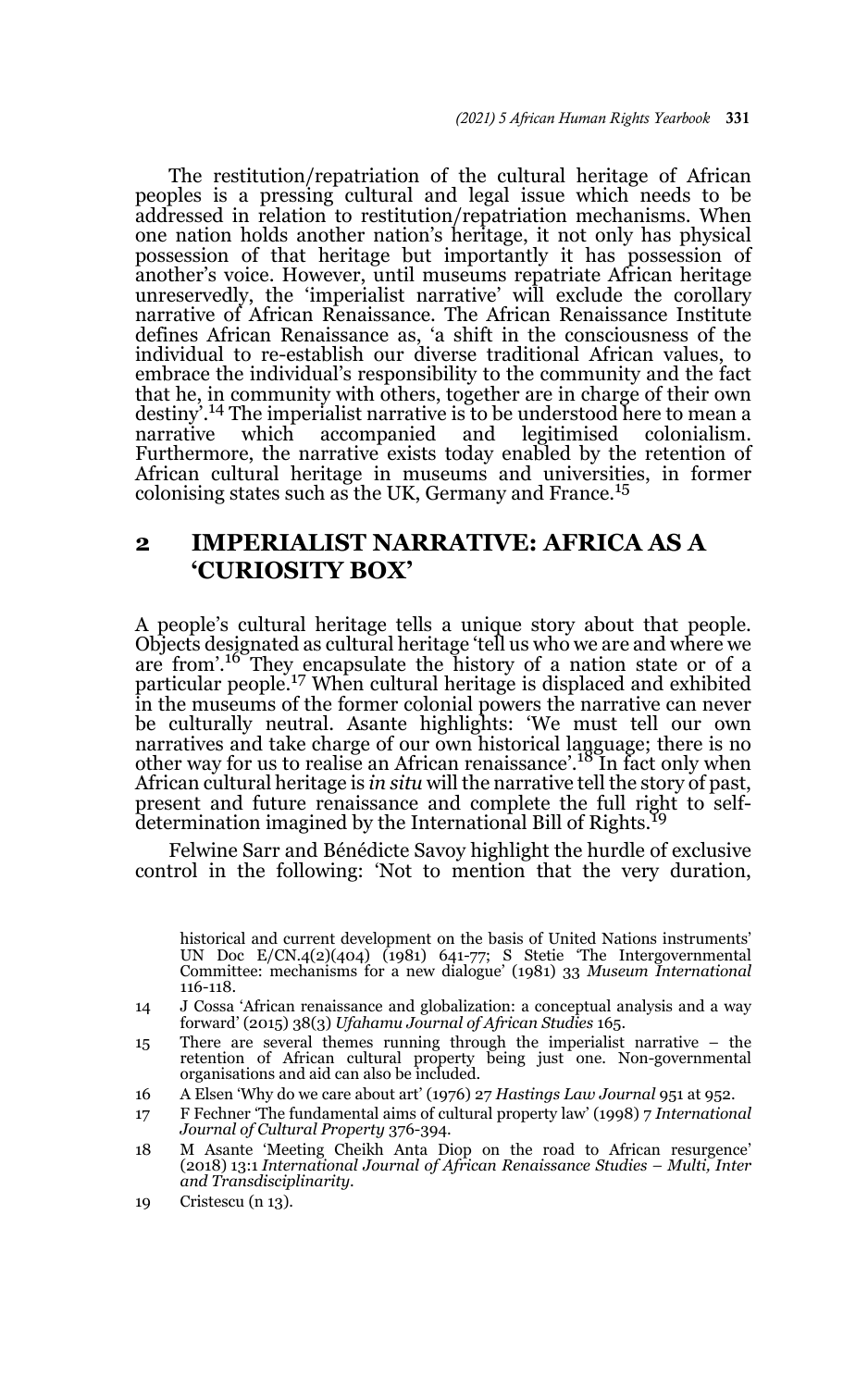temporality, and meaning of these objects has been under an exclusive control and authority of Western institutional museum structures that decide how long one can have access to these objects.'20 Prosecutor Bensouda in the International Criminal Court case of *Prosecutor v Ahmad Al Faqi Al Mahdi* stated in relation to the destruction of Malian cultural heritage the following: 'Let us be clear: what is at stake is not just walls and stones. The destroyed mausoleums were important, from a religious point of view,<sup>21</sup> from an historical point of view, and from an identity point of view'.<sup>22</sup> All three of these elements raised by Prosecutor Bensouda are relevant to the cultural value of all African cultural heritage.

A number of themes in relation to the imperialist narrative are represented in the following:

First, the removal of African cultural heritage without consent was undoubtedly part of the colonising experience. The collecting of cultural heritage including human remains of African indigenous peoples and the heroes who fought against the colonisers was a realised tool of the colonialists, enabling the theft of land and the subjugation of a people through the removal and erosion of culture. Colonialism was legitimised by the now discredited legal principles of the 'doctrine of discovery' and *terra nullius*. 23 These discredited legal doctrines were thought to be quashed by the legal principle of the right to selfdetermination avowed to colonial African states included in the United Nations Charter and the International Bill of Rights.<sup>24</sup> Regrettably, these doctrines continue to permeate the debate around the retention by museums of African cultural heritage today.<sup>25</sup>

Second, the remnants of the colonial project remain in the guise of paternalism in the arguments for non-return of cultural heritage put forward by museums. Museums argue that the objects are better

- 20 Sarr & Savoy Report (n 1).
- 21 *Centre for minority rights development (Kenya) and minority rights group international on behalf of Endorois welfare council v Kenya*, 276/2003, African Commission on Human and Peoples' Rights 4 February 2010, paras 283 & 173: 'cultural practices constituted a religion under international law'; 403 Resolution on the Need for a Study on the Situation of Africa's Sacred Natural Sites and Territories - ACHPR/Res 403 (LXIII) 2018.
- 22 Statement of the prosecutor of the International Criminal Court Fatou Bensouda, at the opening of the confirmation of charges hearing in the case against Mr Ahmad Al-Faqi Al Mahdi, *Prosecutor v Ahmad Al Faqi* Al Mahdi Case ICC-01/  $12 - 01/15$ .
- 23 *Mabo v Queensland* (No 2) (1992) 175 CLR & Western Sahara case advisory opinion 1975.
- 24 Charter of the United Nations; UN General Assembly, International Covenant on Civil and Political Rights; UN General Assembly, International Covenant on Economic, Social and Cultural Rights.
- 25 S Bond 'What the "Nefertiti Hack" tells us about digital colonialism' *Hyperallergic* (24 May 2021) https://hyperallergic.com/647998/what-the-nefertiti-hack-tellsus-about-digital-colonialism/ (accessed 12 September 2021).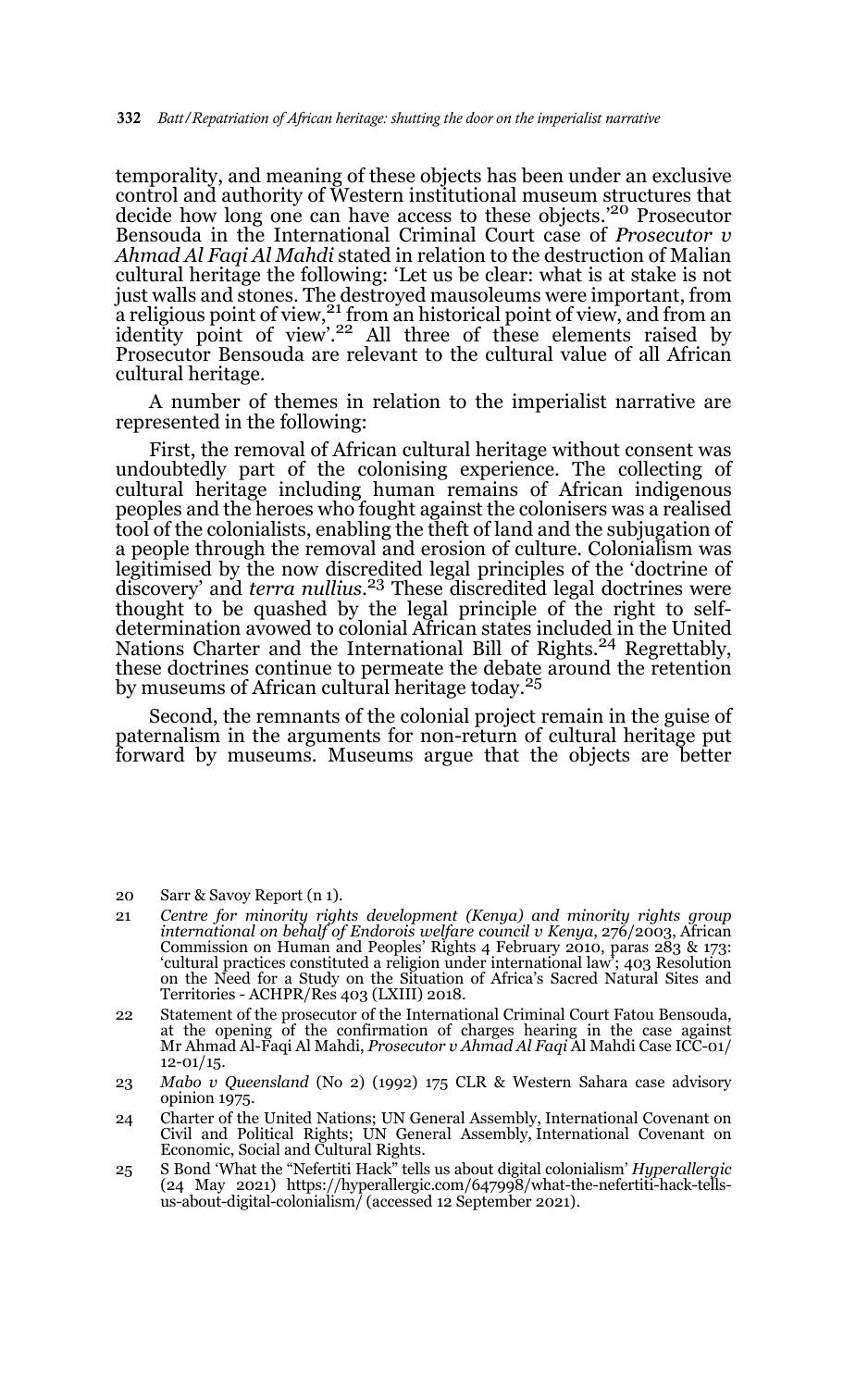protected where they are in Western museums rather than in the source countries.26 Museums offer skill sharing and lending as an alternative to restitution.27 Paternalistic, defined as 'the interference with a person's liberty of action justified by reasons referring exclusively to the welfare, good, happiness, needs, interests or values of the person being coerced',28 has been linked with colonialism.29

Third, linked to the paternalistic argument is a theory of cultural property law, in the form of the internationalist theory. Internationalist theory does not protect all the cultural objects which have cultural significance for the cultural heritage of the state, but cultural objects which have a cultural significance to the whole world or mankind.<sup>30</sup> Merryman suggests the theory is 'shorthand for the proposition that everyone has an interest in the preservation and enjoyment of cultural property wherever it is situated or from whatever cultural or geographical source it derives.<sup>'31</sup> States have drawn on this theory to retain cultural objects. Discussing the cultural heritage of Native American indigenous peoples, Hutt has described as paternalistic this theory of cultural property.<sup>32</sup>

Fourth, according to Smith, 'a situation is discriminatory or unequal if like situations are treated differently or different situations are treated similarly'.<sup>33</sup> Hutt argues that Holocaust cultural property looted and stolen in World War II has been given a different status than stolen Native American cultural property.<sup>34</sup> Hutt highlights the difference in the response by museums to the claims of Holocaust victims and Native Americans.35 She suggests that most of the property taken during World War II has been returned due to voluntary efforts<br>on the part of the museums.<sup>36</sup> Hutt's observation in relation to Native American cultural heritage is an observation which can be noted in the retention and non-return of African cultural heritage.

26 C Roehrenbeck 'Repatriation of cultural property – who owns the past? An introduction to approaches and to selected statutory instruments' (2010) 38 *International Journal of Legal Information.*

- 28 M Barnett 'International paternalism and humanitarian governance' (2012) *Constitutionalism* 485
- 29 J Murphy 'Legitimation and paternalism: the colonial state in Kenya' (1986) 29 *African Studies Review* 55-65.
- 30 J Merryman 'Two ways of thinking about cultural property' (1986) 80 *American Journal of International Law* 833.
- 31 J Merryman 'Cultural property international trade and human rights' (2001) 19 *Cardozo Arts & Entertainment Law Journal*.
- 32 S Hutt 'Legal perspectives on cultural resources' in J Richman, M Forsyth & W Creek (eds) *Cultural property law theory: a comparative assessment of contemporary thought legal perspectives on cultural resources* (2004) 17.
- 33 R Smith 'Traditional land and cultural rights' (2001) 5 *International Journal of Human Rights* 1-18
- 34 S Hutt 'If Geronimo was Jewish: equal protection and the cultural property rights of Native Americans' (2004) 24 *Northern Illinois University Law Review* 527.
- 35 Hutt (n 34).
- 36 Hutt (n 34).

<sup>27</sup> Rea (n 7).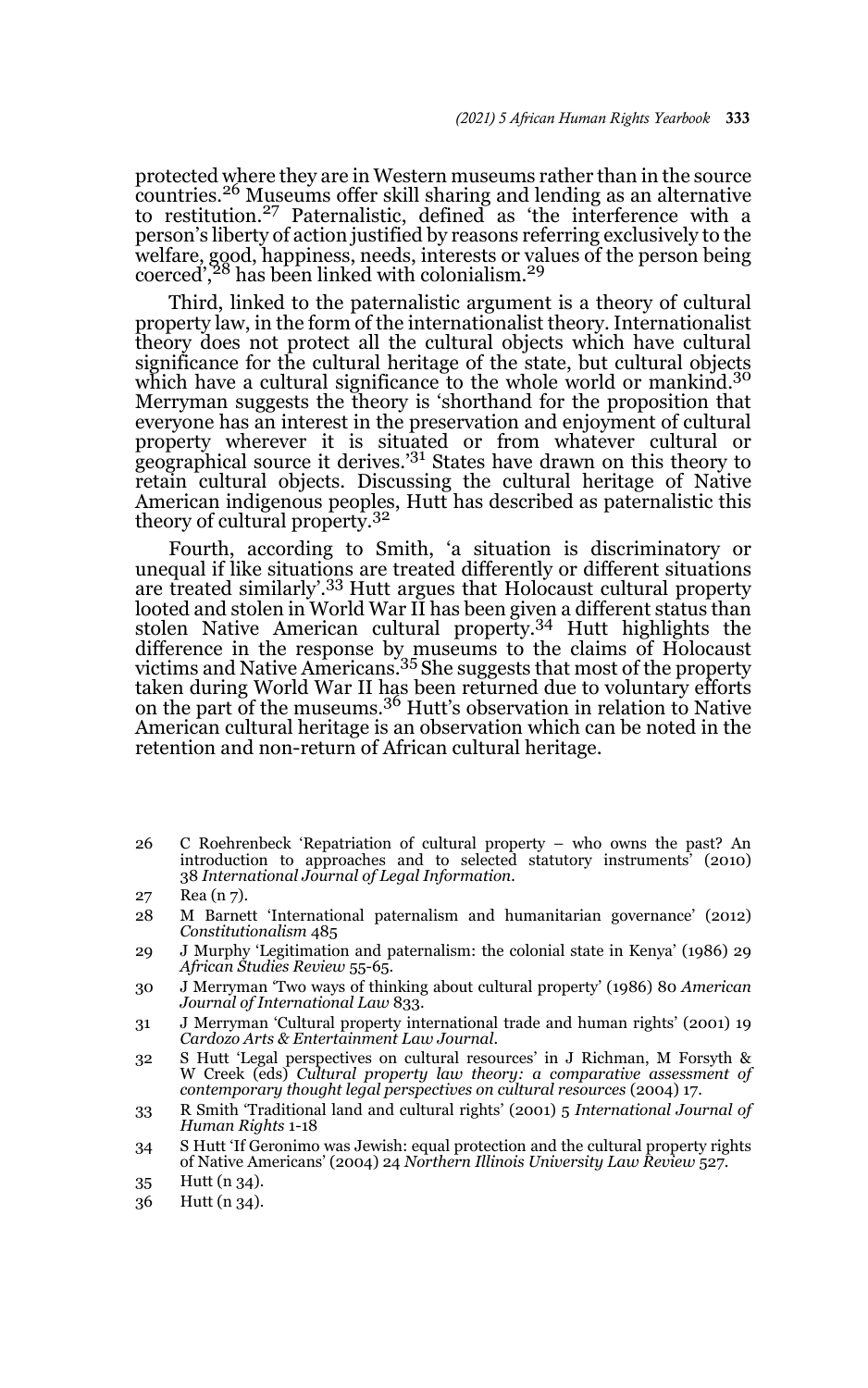Fifth, states do not accept including the term 'cultural genocide' within the legal genocide framework. A particular international debate over the destruction of a people's culture arose in discussions over the Convention on the Prevention and Punishment of the Crime of Genocide (1948). The relationship of colonialism and the active destruction of culture was highlighted by Lemkin in his research about a form of genocide he viewed as cultural genocide articulated in the following: 'Genocide has two phases: one, destruction of the national pattern of the oppressed group; the other, the imposition of the national pattern of the oppressor. This imposition, in turn, may be made upon the oppressed population, which is allowed to remain, or upon the territory alone, after removal of the population and the colonisation of the area by the oppressor's own nationals.'<sup>37</sup>

Initially in the drafting stages of the Convention, cultural genocide was to be included as a crime under the Convention.38 However, in the final Convention, cultural genocide was excluded and has since been viewed as a controversial term in law.39 The final Convention requires a physical destruction of the group. The term resurfaced in discussions on the United Nations Declaration on the Rights of Indigenous Peoples (UNDRIP) 2007. However, states with large indigenous populations such as the United States of America (USA), Australia and Canada objected to the inclusion of the term, and it was removed from the final text of the document.40

### **3 MUSEUMS AND COLLECTING**

In this section, the focus is on cultural heritage removed from the African continent illegally. The holders draw on the language of property and legal contracts made at the time of acquisition to justify their retention. 41

<sup>37</sup> R Lemkin 'Genocide – a modern crime' (1945) 4 *Free World* 39-43, www.preventgenocide.org/lemkin/freeworld1945.htm (accessed 12 June 2021).

<sup>38</sup> Convention on the prevention and punishment of the crime of genocide – the secretariat and ad hoc committee drafts secretariat draft first draft of the Genocide Convention, prepared by the UN Secretariat UN Doc. E/447 (May 1947).

<sup>39</sup> United Nations Economic and Social Council, Commission on Human Rights, third Session UN Doc E/CN.4/SR.76 (1948); T Musgrave Self*-determination and national minorities* (2000); See debate on Genocide Convention UN Doc E/ CN.4/Sub.2/416 para 447; United Nations International Criminal Tribunal for the former Yugoslavia Judgement, *Prosecutor v Radislav Krstic* Case IT-98-33-T, 2001 the Hague: United Nations, para 480.

<sup>40</sup> United Nations High Commissioner for human rights, indigenous issues: Report of the working group established in accordance with Commission on Human Rights Resolution 1995/32 UN Doc E/CN.4/2003/92 (2003).

<sup>41</sup> Rea (n 7).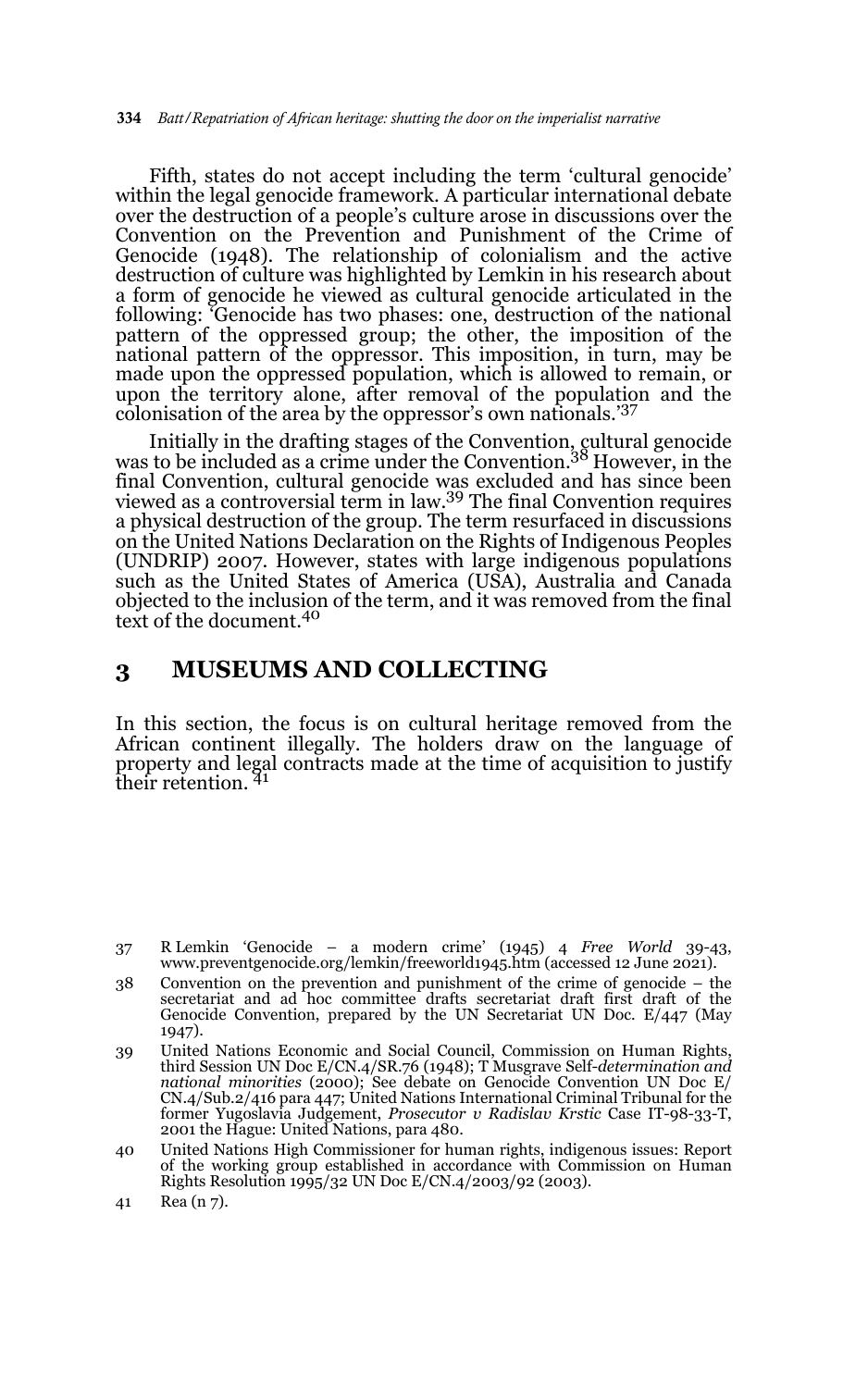The bust of Nefertiti, a queen of the 18th dynasty of Ancient Egypt, was discovered in 1912 by a German team led by archaeologist Ludwig Borchardt in Minya governorate and illegally smuggled out of Egypt in 1913.42 The bust of Nefertiti now resides in the Neues Museum in Berlin. Egypt has been making requests to Germany since the 1920s; the most recent was in 2020 by the Tourism and Antiquities Minister Khaled al-Anani.43 The German Museum housing Nefertiti claims the bust was acquired legally.<sup>44</sup> However, if you draw on the non-return of the Greek Parthenon sculptures alongside the non-return of Nefertiti, Egypt and Greece were under the occupation of the Ottoman Empire, therefore, it can be argued that permission was given by the occupying force. Under international law, today, this brings into question the legitimacy of acquisition.<sup>45</sup>

The British Museum has a collection of 80 objects from Ethiopia<br>particularly Maqdala.<sup>46</sup> The collection includes ceremonial crosses, chalices, weapons, and other examples from the Ethiopian Orthodox tradition. In 1867, an expedition of 13 000 British soldiers entered Maqdala and stole many cultural objects. According to the British Museum, 'accompanying the soldiers was an archaeologist Richard Rivington Holmes from the British Museum who bought some of the objects from an auction specifically organised to sell the looted objects. The archaeologist returned with them to the British Museum'.<sup>47</sup> Presently, the British Museum has entered into agreements on skill sharing and state that they have a cordial relationship with Ethiopian<br>representatives but are yet to return the stolen cultural heritage.<sup>48</sup> However, in 2018 Ethiopia's ambassador, Hailemichael Aberra Afework, requested their return.49 Additionally AFROMET – the Association for the Return of the Maqdala Ethiopian Treasures – is an international organisation dedicated to retrieving Ethiopian cultural heritage looted during the British invasion of the country in 1867-8.<sup>50</sup>

- 42 'Egypt revives effort to retrieve Nefertiti bust "stolen" by Germany' *The New Arab* (3 October 2020) alaraby.co.uk (accessed 12 September 2021).
- 43 J Cohen 'Egypt's most wanted: an antiquities wish list' *history.com* (2011) https:/ /www.history.com/news/egypts-most-wanted-an-antiquities-wish-list (accessed 12 September 2021).
- 44 'Germany refuses to return Nefertiti bust to Egypt' (2009) *BBC News* http:// news.bbc.co.uk/1/hi/world/europe/8427269.stm#:~:text=German%20officials<br>%20have%20ruled%20out,state%20nearly%20a%20century%20ago (accessed %20have%20ruled%20out,state%20nearly%20a%20century%20ago (12 September 2021).
- 45 E Cunliffe, N Muhesen & M Lostal 'The destruction of cultural property in the Syrian conflict: legal implications and obligations' (2016) 23 *International Journal of Cultural Property*.
- 46 British Museum Maqdala Collection https://www.britishmuseum.org/about-us/ british-museum-story/contested-objects-collection/maqdala-collection (accessed 12 September 2021).
- 47 British Museum Maqdala Collection (n 46).
- 48 British Museum Maqdala Collection (n 46).
- 49 M Bailey Ethiopia calls on London Museum to repatriate objects looted 150 years ago *The Art Newspaper* (6 April 2018).
- 50 The Association for the return of the Maqdala Ethiopian treasures http:// www.afromet.info/about\_us.html (accessed 12 September 2021).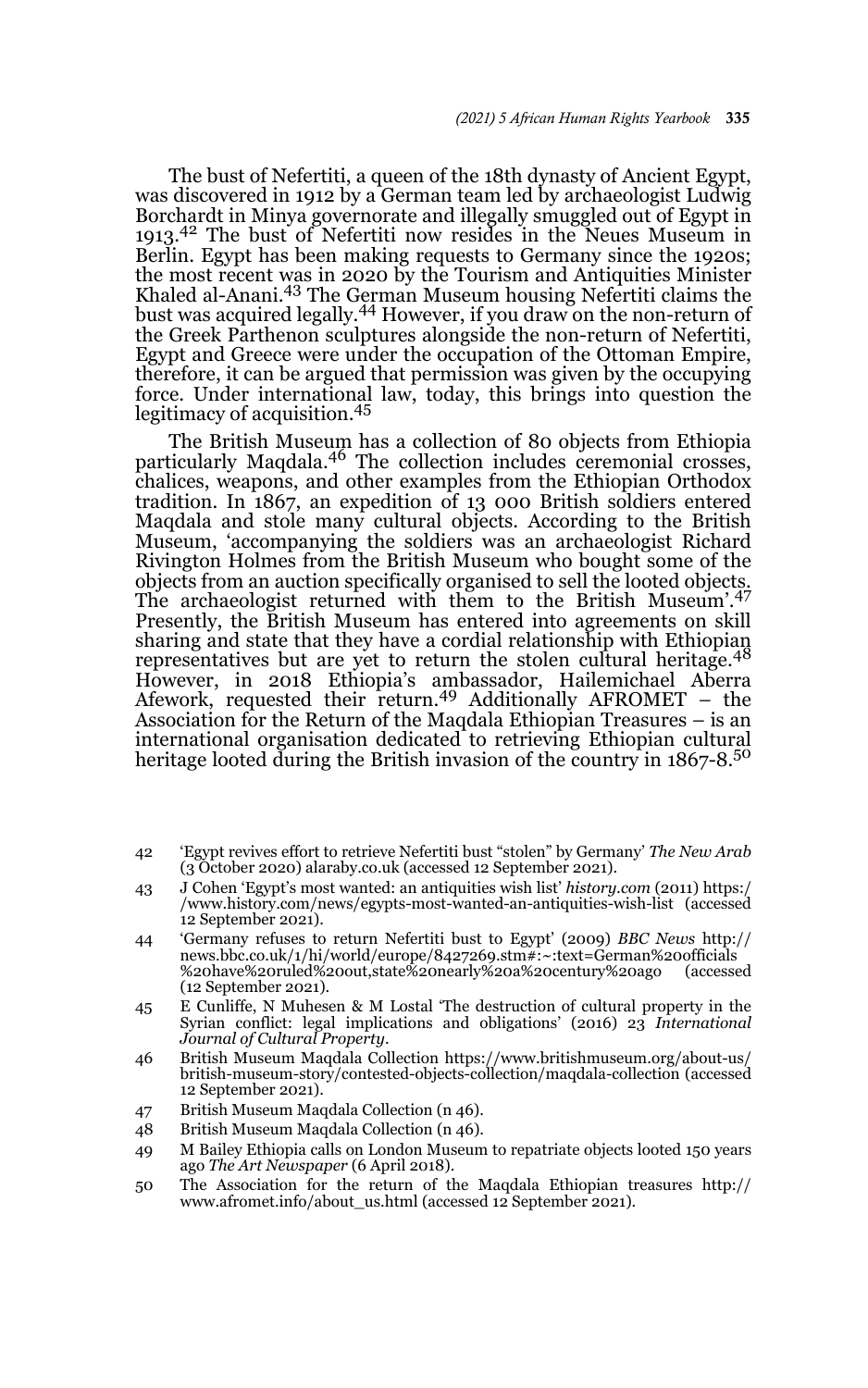Diaspora organisations are very active in raising awareness of the theft of African cultural heritage.<sup>51</sup>

In relation to the human remains of African peoples, European and South African scientists stole the bodies of the San people for the purposes of racial research.52 Furthermore, European colonialists removed skulls and human remains of 'African Heroes' who fought against the colonialists. In Tanzania there has been a call for the return of the skull of Mangi Meli a chief from Moshi in Tanzania. He was a symbol of resistance against the German occupation. He was captured and executed in 1900 and his skull was taken to Germany as a trophy. However, his skull cannot be located. There are over 200 Tanzanian remains in German collections which were collected to act as a monument to the colonial troops.<sup>53</sup> The Tanzanian government has requested that these human remains should be returned and buried in order to restore dignity.54

### **4 RESTITUTION/REPATRIATION**

Enshrined in international human rights law is the right to an effective remedy.55 There is a hierarchy of terms in relation to remedies. In relation to the return of cultural heritage the terms of restitution and repatriation are generally used. Restitution is associated with cultural objects and repatriation human remains.56

In relation to the term restitution, it is the restoration to its rightful owner of something that was unjustly taken.57 As concluded by the Report of the International Law Commission (ILC) 'because restitution most closely conforms to the general principle that the responsible state is bound to wipe out the legal and material consequences of its wrongful act by re-establishing the situation that would exist if that act had not

- 51 See the work of the International Association for the Reunification of the Parthenon Sculptures http://www.parthenoninternational.org/ 12 September 2021).
- 52 C Rassool 'Human remains, the disciplines of the dead and the South African memorial complex' in D Peterson (ed) *The politics of heritage in Africa economies, histories, and infrastructures* (2015).
- 53 'The search in Germany for the lost skull of Tanzania's Mangi Meli' *BBC* (3 November 2018) www.bbc.com/news/world-africa-45916150accessed (12 September 2021); note the oral tradition of Letti a missing female chief from the Nyaturu tribe in Tanzania who led a rebellion against the German colonisers and whose bones cannot be traced. Webinar Ancient Indigenous Human Remains University of Bristol Human Rights Implementation Centre (8 September 2021).
- 54 A Cooper 'Reparations for the Herero genocide: defining the limits of international litigation' (2006) 106 *Oxford Journal of African Affairs* 113-126.
- 55 *Yakye Axa Indigenous Community v Paraguay* Judgment of 17 June 2005.
- 56 *Native American Graves Protection and Repatriation Act* (25 USC 3001 et seq, 43 CFR part 10) as a model for the repatriation of human remains; The 2001 UNESCO convention on the protection of the underwater cultural heritage article 1(a) and article 1(a)(i) includes the protection of human remains over 100 years old.
- 57 J Thompson 'Cultural property, restitution and value' (2003) 20 *Journal of Applied Philosophy* 251-262.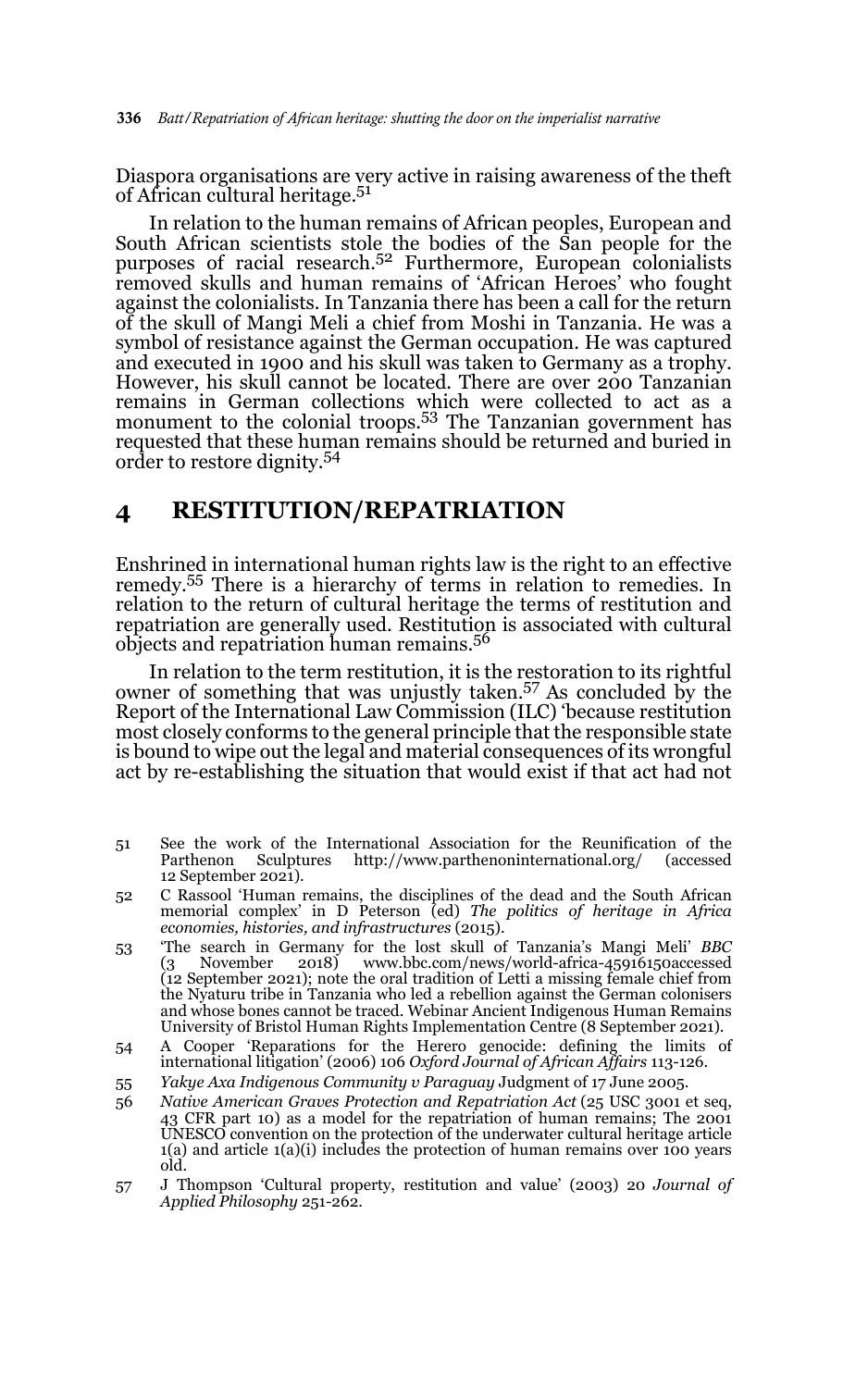been committed, it comes first among the forms of reparation'.58 In the discussions on the United Nations Declaration on the Rights of Indigenous Peoples (UNDRIP), in relation to cultural heritage and sacred sites, some states argued that the term 'restitution' should be replaced with return as there was a concern that rights of third parties or the state may be infringed.59 This reluctance can partially be explained by one commentator's observation that this implies acceptance of claims for the recognition of indigenous rights to the land<br>and resources that they still occupy and use.<sup>60</sup> Australia, Canada, the United States and New Zealand initially voted against the adoption of UNDRIP. In particular Sweden had a problem with, 'restitution' in relation to cultural, spiritual and intellectual property.<sup>61</sup> Similar objections were raised to a restitutionary provision in the Hague Convention for the Protection of Cultural Property in the Event of Armed Conflict.<sup>62</sup> In relation to ancient human remains which were removed from Africa, article 12 UNDRIP is the only international provision which considers repatriation of human remains. The term 'repatriation' is a less contentious term than 'restitution' and has its ordinary meaning and is linked to the repatriation of a body.

In situations of armed conflict, article 1 of the 1954 Hague Convention for the Protection of Cultural Property in the Event of Armed Conflict (Hague Convention) contains a definition of cultural property.<sup>63</sup> However, as noted above, the collecting of African cultural heritage was taken under colonialism which although now considered a crime against humanity by some political commentators is not viewed<br>as falling under the laws of war.<sup>64</sup> The Hague Convention includes the movable and the immovable. The cultural property of peoples and states has been targeted in war time, and if not targeted has been<br>vulnerable to collateral damage.<sup>65</sup> Furthermore, occupying powers have a special responsibility to safeguard and preserve the cultural

- 58 Report of the International Law Commission, 53rd sess. (23 April, 1 June and 2 July-10 August 2001) in UNGAOR, 56th sess, Supp No 10  $(A/56/10)$ , (Commentary on article 35) 238-239, para (3) 240-241.
- 59 Report of the working group established in accordance with Commission on Human Rights Resolution 1995/32 indigenous issues 1995/32 UN Doc E/CN.4/ 2001/85 (2001) para 147.
- 60 A Eide 'The indigenous peoples, the working group on indigenous populations and the adoption of the UN Declaration on the Rights of Indigenous Peoples' in C Charters & Stavenhagen (eds) Making *the declaration work the United Nations Declaration on the Rights of Indigenous Peoples* (2009).
- 61 UN Doc E/CN.4/1997/102.
- 62 A Vrdoljak *International law, museums and the return of cultural objects* (2006).
- 63 Hague Convention for the Protection of Cultural Property in the Event of Armed Conflict 14 May 1954, 249 UNTS 249 UNTS p. 240, reproduced in A Roberts & R Guelff (eds) *Documents on the laws of war* (1989).
- 64 'France to return remains of 24 Algerian resistance fighters following prolonged campaign' (2020) Daily Sabah 20 August 2020; President Macron called colonialism 'a crime against humanity' France 24.com 16 February 2017
- 65 C Wegener & M Otter 'Cultural property at war: Protecting heritage during armed conflict.' (2008) 23 *The Getty Conservation Institute*; US customs, Immigration and Enforcement (ICE) have intervened and returned stolen artefacts stolen after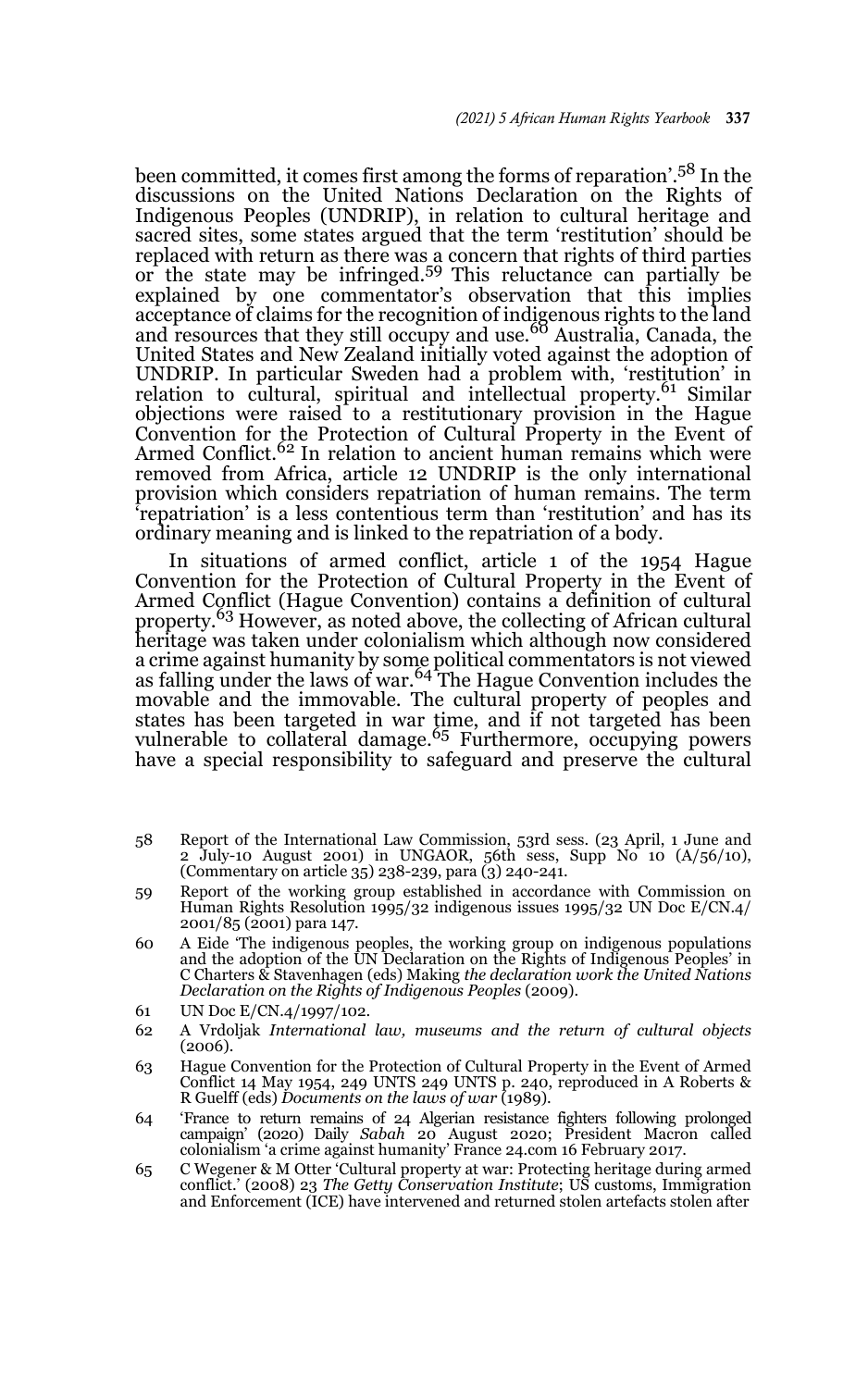property of the occupied state in times of war.<sup>66</sup> This Convention recognises the importance of cultural property to the state and to the heritage of mankind. The restitutionary provision is included in the Hague Convention first Protocol article 3, as follows:<sup>67</sup>

Each High Contracting Party undertakes to return, at the close of hostilities, to the competent authorities of the territory previously occupied, cultural property which is in its territory, if such property has been exported in contravention of the principle laid down in the first paragraph. Such property shall never be retained as war reparations.

The 1970 United Nations Educational Scientific and Cultural Organisation (UNESCO) Convention on the Means of Prohibiting the Illicit Import, Export and Transfer of Ownership of Cultural Property provides the main regulatory framework for the protection of cultural property and a comprehensive definition in peacetime.<sup>68</sup> Problematically in relation to removed African cultural heritage the UNESCO Convention on the Means of Prohibiting the Illicit Import, Export and Transfer of Ownership of Cultural Property does not apply to cultural property removed before the Convention came into force in 1972. Almost all African cultural heritage was removed under colonial rule in the 19th and 20th centuries. So the failure of the Convention to address pre-1972 illicitly removed cultural property significantly reduces the effectiveness of the convention in the protection, control and return of African cultural property. Additionally, requests must be made by states.<sup>69</sup> This was highlighted as a gap in the UN Study on the protection of the cultural and intellectual property of indigenous peoples, by Erica-Irene Daes, Special Rapporteur of the Sub-Commission on Prevention of Discrimination and Protection of Minorities and Chairperson of the Working Group on Indigenous Populations.<sup>70</sup> The state centric nature of the UNESCO instruments is problematic for indigenous peoples and communities of the African continent.<sup>71</sup>

The 1995 Convention on Stolen or Illegally Exported Cultural Objects (UNIDROIT Convention) includes the terms 'indigenous or other communities' in its Recital. The UNIDROIT Convention optimistically recognises that indigenous cultural property was taken in

- 66 Art 5 Hague Convention.
- 67 249 UNTS 358, entered into force 7 August 1956.
- 68 UNESCO Convention on the Means of Prohibiting and Preventing the Illicit Import, Export and Transfer of Ownership of Cultural Property, arts 4, 13(b)-(c), 14 November 1970, 823 UNTS 231.
- 69 Canada Jordan, November 2018 and USA Nepal, April 2018, http://www. unesco.org/new/en/culture/themes/illicit-trafficking-of-cultural-property/rece nt-restitution-cases-of-cultural-objects-using-the-1970-convention/ (accessed 12 September 2021).
- 70 UN Doc E/CN.4/Sub.2/1993/28 para 124.
- 71 Batt (n 6).

<sup>65</sup> the US invasion in Iraq *ICE News* (5 February 2018) https://www.ice.gov/news/ releases/ice-returns-thousands-ancient-artifacts-seized-hobby-lobby-iraq (accessed 12 September 2021); 'Recent examples of successful operations of cultural property restitutions in the world.' The United Nations Educational, Scientific and Cultural Organization (12 June 2007) www.unesco.org/culture (accessed 12 June 2021); Posner (n 4).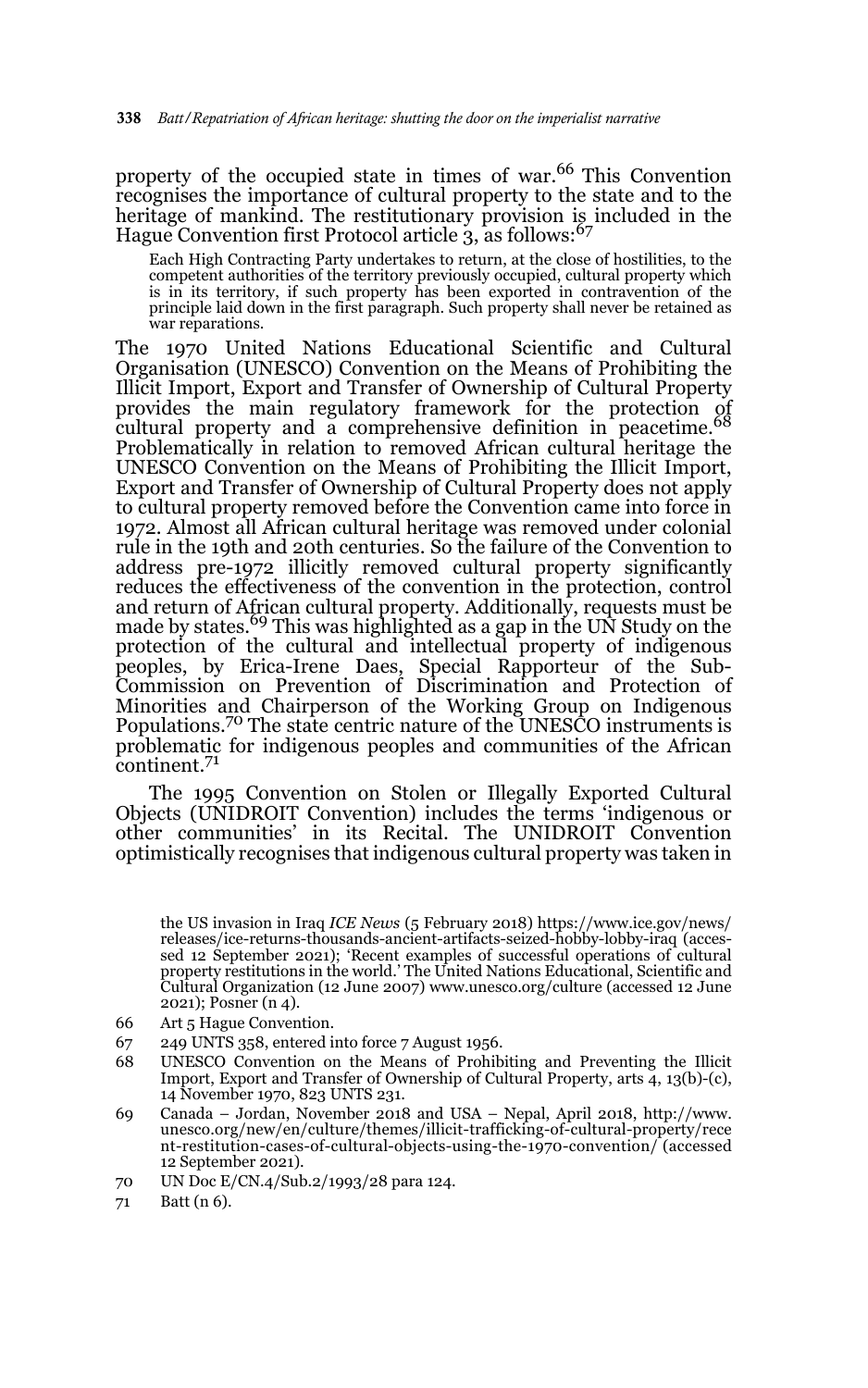the colonial era and therefore could include the cultural heritage of African indigenous peoples. The Convention embraces property which may have been removed over 100 years ago. It does provide for a time limit of three years in article 5(5) for a state to bring a claim against a possessor they know holds a cultural object. Problematically there is a non-retroactivity clause contained in article 10 that 'the Convention will apply solely to cultural objects stolen after the Convention entered into force'.<sup>72</sup>

However, it introduces a caveat for 'a claim for restitution of a sacred or communally important cultural object belonging to and used by a tribal or indigenous community in a Contracting State as part of that community's traditional or ritual use' in article  $3(8)$ . The caveat is contained in article 3(4) stipulates that a claim 'shall not be subject to time limitations other than a period of three years from the time when the claimant knew the location of the cultural object and the identity of its possessor'. UNIDROIT article 16 sets out the following to facilitate requests for return of cultural objects: (a) directly to the courts or other competent authorities of the declaring state; (b) through an authority or authorities designated by that state to receive such claims or requests and to forward them to the courts or other competent authorities of that state; (c) through diplomatic or consular channels. This provision is particularly valuable in the return of African cultural heritage debate.

In relation to intangible African cultural heritage the 2003 UNESCO Convention for the Safeguarding of the Intangible Cultural Heritage includes the terms communities and groups. Its recital recognises that communities, in particular indigenous communities, groups and individuals 'play an important role in the production, safeguarding, maintenance and re-creation of the intangible cultural heritage'.73 Additionally, the World Intellectual Property Organization (WIPO) Intergovernmental Committee on Intellectual Property and Genetic Resources, Traditional Knowledge and Folklore was established to develop a new international instrument protecting the traditional knowledge and genetic resources of indigenous peoples and communities.74 However, after many years of work on a draft legal instrument by WIPO, the process has not come to an end.<sup>75</sup> Furthermore, a new instrument could face challenges concerning ratification. Additionally, the 2020 Repatriation of ceremonial objects, human remains and intangible cultural heritage under the UNDRIP

- 73 2003 UNESCO Convention for the safeguarding of the intangible cultural heritage.
- 74 World Intellectual Property Organization (WIPO) intergovernmental committee on intellectual property and genetic resources, traditional knowledge and folklore www.wipo.int/tk/en/igc/ (accessed 12 September 2021).
- 75 WIPO Doc WIPO/GRTKF/IC/13/5(b); For general information see also Protection of Traditional Cultural Expressions: Draft Gap Analysis WIPO Doc WIPO/GRTKF/IC/13/4(b) Rev. (2008).

<sup>72</sup> Article 28 United Nations Vienna Convention on the Law of Treaties (1969) United Nations, Treaty Series, vol 1155, p 331; The principle of non-retroactivity provides that the provisions of a treaty 'do not bind a party in relation to any act or fact which took place or any situation which ceased to exist before the date of the entry into force of the treaty.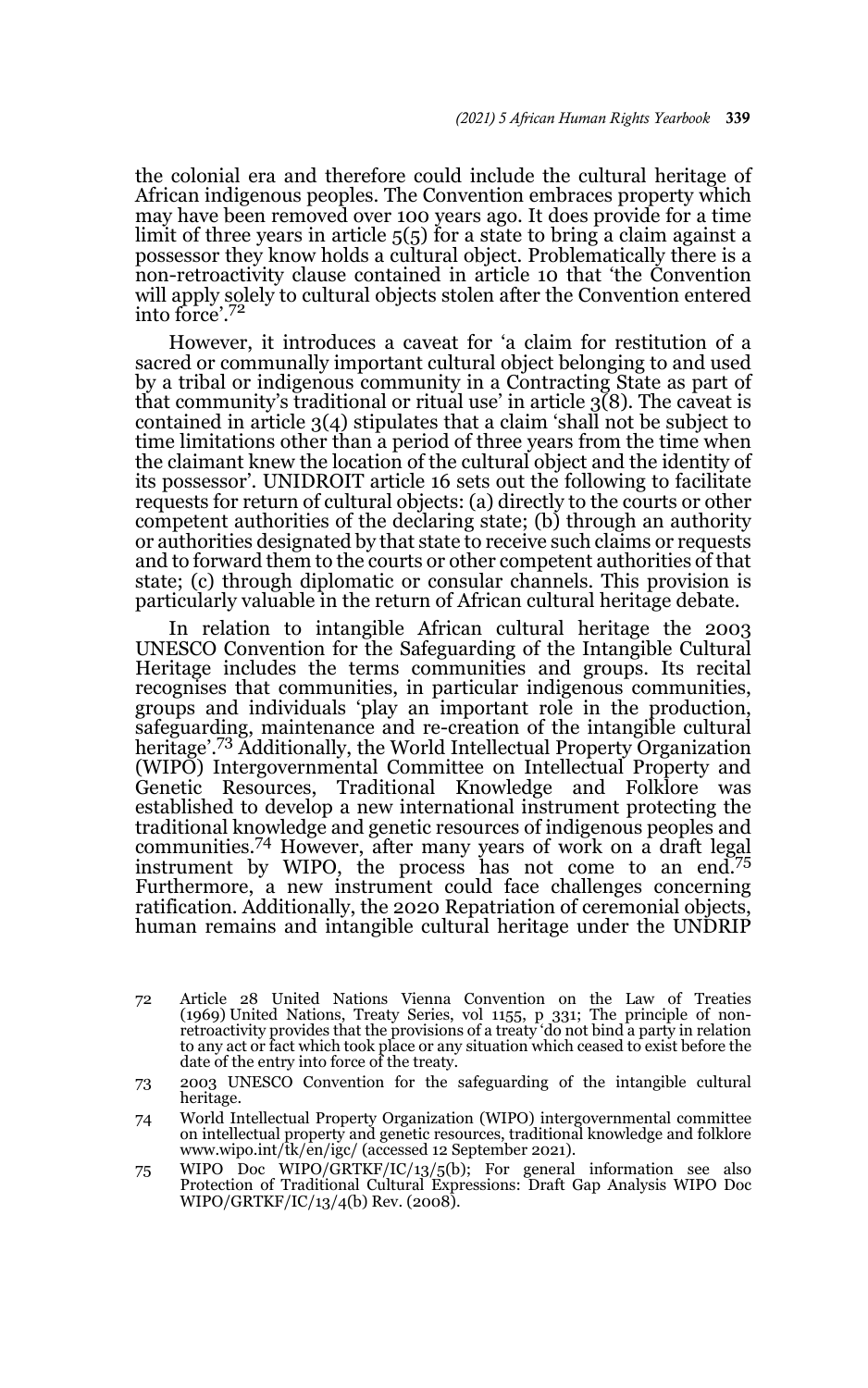suggests that the 'the Intergovernmental Committee on intellectual property and genetic resources, traditional knowledge and folklore should consider, explicitly addressing repatriation'.76

On the African continent positive steps have been taken by the African Regional Intellectual Property Organisation (ARIPO) and states to protect and stop the biopiracy of Traditional Knowledge (TK). ARIPO one of two African regional intellectual property legal fora have been very active in advocating the protection of TK in Africa and recognises that communities are vulnerable to the misappropriation of their TK.77 In 2010 ARIPO adopted the Swakopmund Protocol on the Protection of Traditional Knowledge and Expressions of Folklore.<sup>78</sup>

Encouragingly many African states have legislated *sui generis* systems for the protection of various forms of communal intellectual property and TK.79 In South Africa, the San and Khoi peoples, classed as indigenous peoples, have lost their TK to biopiracy in the past. However, South African legislation has sought to prevent this. Furthermore in 2019 the National Khoi Council and South African San Council, facilitated by Natural Justice an NGO, signed an Access and Benefit Sharing Agreement in respect of the 'rooibos' plant.<sup>80</sup> Additionally, the 'Endorois Peoples' Biocultural Protocol: Sustainable Biodiversity Resource Management For Access and Benefit Sharing and Protection from Threats to Culture' is a comprehensive document which outlines protection of resources and details procedures, principles and access in relation to engagement with their resources.

Complementing the UNESCO Conventions is the Intergovernmental Committee for Promoting the Return of Cultural Property to its Countries of Origin or its Restitution in case of Illicit Appropriation. It<br>is an advisory body set up in 1978.<sup>82</sup> The Committee in cases of Illicit appropriation has seen mediation and conciliation added to its mandate in 2005, in order to facilitate the return and restitution of

- 76 UN Doc A/HRC/45/35 para 91 at 18.
- 77 WIPO Symposium University of the Gambia (14 September 2012), record of meeting with author.
- 78 Swakopmund Protocol on the Protection of Traditional Knowledge and Expressions of Folklore within the Framework of the African Regional Intellectual Property Organization (ARIPO) 2010 and administrative instructions under the regulations for implementing the Swakopmund protocol on the protection of traditional knowledge & expressions of folklore 2019.
- 79 Nigerian Copyright Act and the Namibian Copyright Act which protect expressions of folklore.
- 80 D Schroeder, R Chennells, C Louw, L Snyders & T Hodges 'The Rooibos benefit sharing agreement – breaking new ground with respect, honesty, fairness and care' (2019) 29 *Cambridge Quarterly of Healthcare Ethics* 1-26.
- 81 Endorois welfare council: Endorois biocultural protocol sustainable biodiversity resource management for access and benefit sharing and protection from threats to culture (2019) http://archive.abs-biotrade.info/fileadmin/media/Knowledge\_ Center/Pulications/BCPs/Endorois-Peoples-Biocultural-Protocol.pdf (accessed 12 September 2021).
- 82 http://portal.unesco.org/culture/en/ev.phpURL\_ID=35283&URL\_DO=DO\_TO PIC&URL\_SECTION=201.html (accessed 12 September 2021).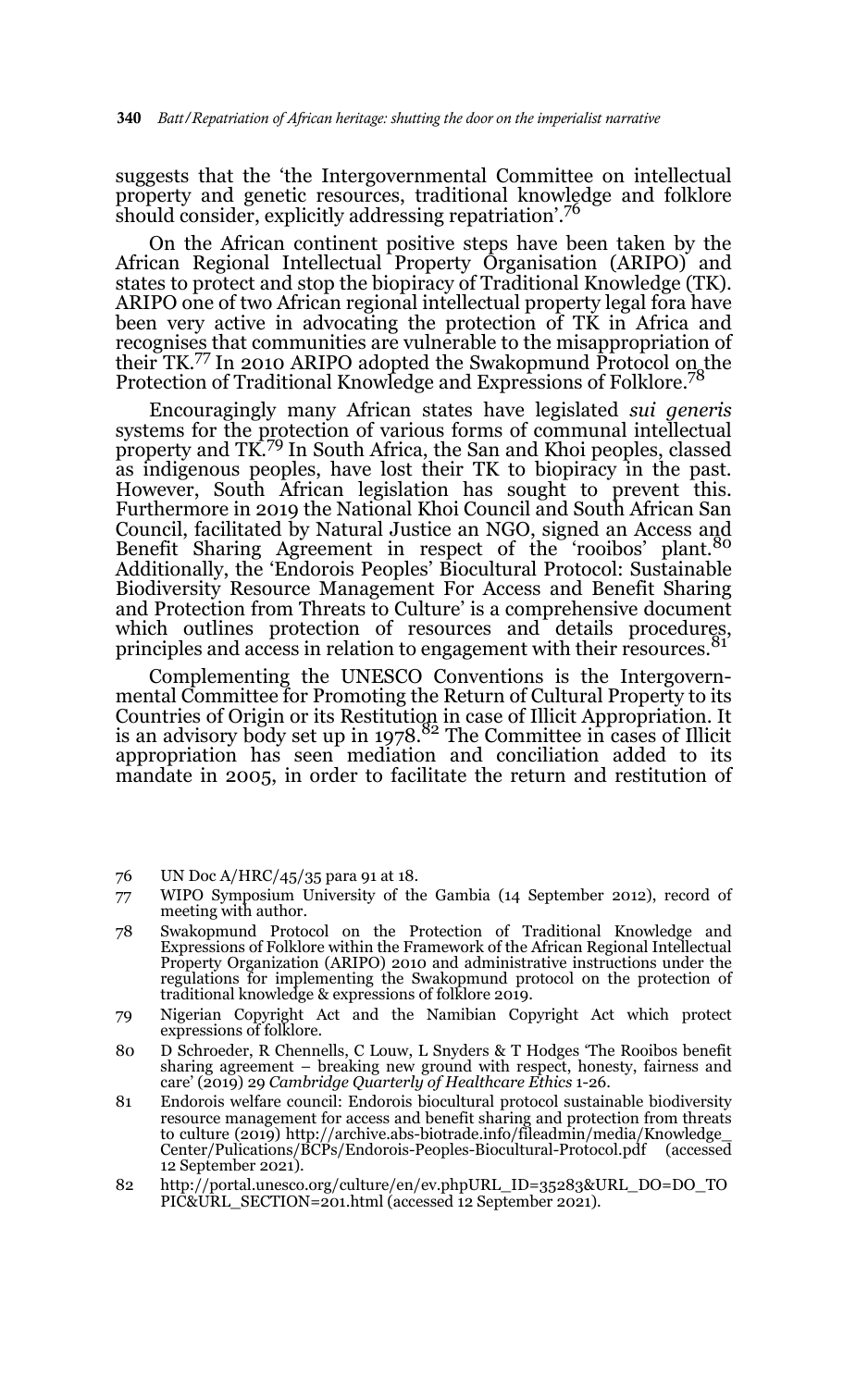cultural property.<sup>83</sup> One of its fundamental tasks is to encourage and facilitate the return of cultural objects by colonial powers back to<br>developing countries. <sup>84</sup> Examples of return include the marble mask of Gorgon, which was stolen from Hippo Regius in Algeria in 1996. The mask was returned to Algeria in April 2014 under an agreement with Tunisia. Furthermore, in the same month three Egyptian cultural<br>objects were returned by Germany to Egypt.<sup>85</sup>

A human rights based approach should be adopted in the call for the return of African cultural heritage, particularly the cultural rights framework. Xanthaki argues that cultural claims should be argued<br>within a cultural rights framework.<sup>86</sup> Linking cultural rights with the protection of heritage is seen as contentious by some states. However, on 22 March 2018, the United Nations Human Rights Council unanimously adopted resolution A/HRC/RES/37/17 on cultural rights<br>and the protection of cultural heritage.<sup>87</sup>

Internationally UNDRIP is a significant legal instrument in the repatriation and restitution of the cultural heritage of indigenous peoples, although it is only a declaration. Furthermore the language of<br>cultural rights permeates UNDRIP.<sup>88</sup> Article 11 UNDRIP in relation to cultural, intellectual, religious and spiritual property includes restitution and effective mechanisms and article 12 in relation to indigenous human remains present and past includes repatriation. Article 12 UNDRIP uniquely in an international instrument directly addresses the repatriation of indigenous people' human remains by including the right to repatriation in article  $12(1)$  and a guiding but not explicit explanation on how repatriation may be achieved in article 12(2). Significantly, in 2020, the Report of the Expert Mechanism on the Rights of Indigenous Peoples Repatriation of ceremonial objects, human remains and intangible cultural heritage under the UNDRIP outlined a number of recommendations for the return of indigenous<br>peoples' cultural heritage and human remains.<sup>89</sup> However, since it is an indigenous peoples' Declaration, the stolen human remains of the San and Khoe peoples would fall under the Declaration, the skull of Mangi Meli, a hero removed from Tanzania to Germany, would not.

83 General assembly resolution 'Return or restitution of cultural property to the countries of origin (11 November 1993) A/RES/50/56.

- 85 See recent restitution cases of cultural objects using the 1970 Convention. http:// www.unesco.org/new/en/culture/themes/illicit-trafficking-of-cultural-property/ recent-restitution-cases-of-cultural-objects-using-the-1970-Convention/ (accessed 12 September 2021).
- 86 A Xanthaki *Indigenous rights and United Nations standards: Selfdetermination, culture and land* (2009).
- 87 UN Human Rights Council. Resolution 37/17: Cultural rights and the protection of cultural heritage UN Doc A/HRC/RES/37/17 (22 March 2018).
- 88 J Anaya 'The right of indigenous peoples to self-determination in the post declaration era' in C Charters & R Stavenhagen (eds) *Making the Declaration work* (2009).
- 89 UN Doc A/HRC/45/35 https://digitallibrary.un.org/record/3876274?ln=en (accessed 12 September 2021).

<sup>84</sup> Vrdoljak (n 62).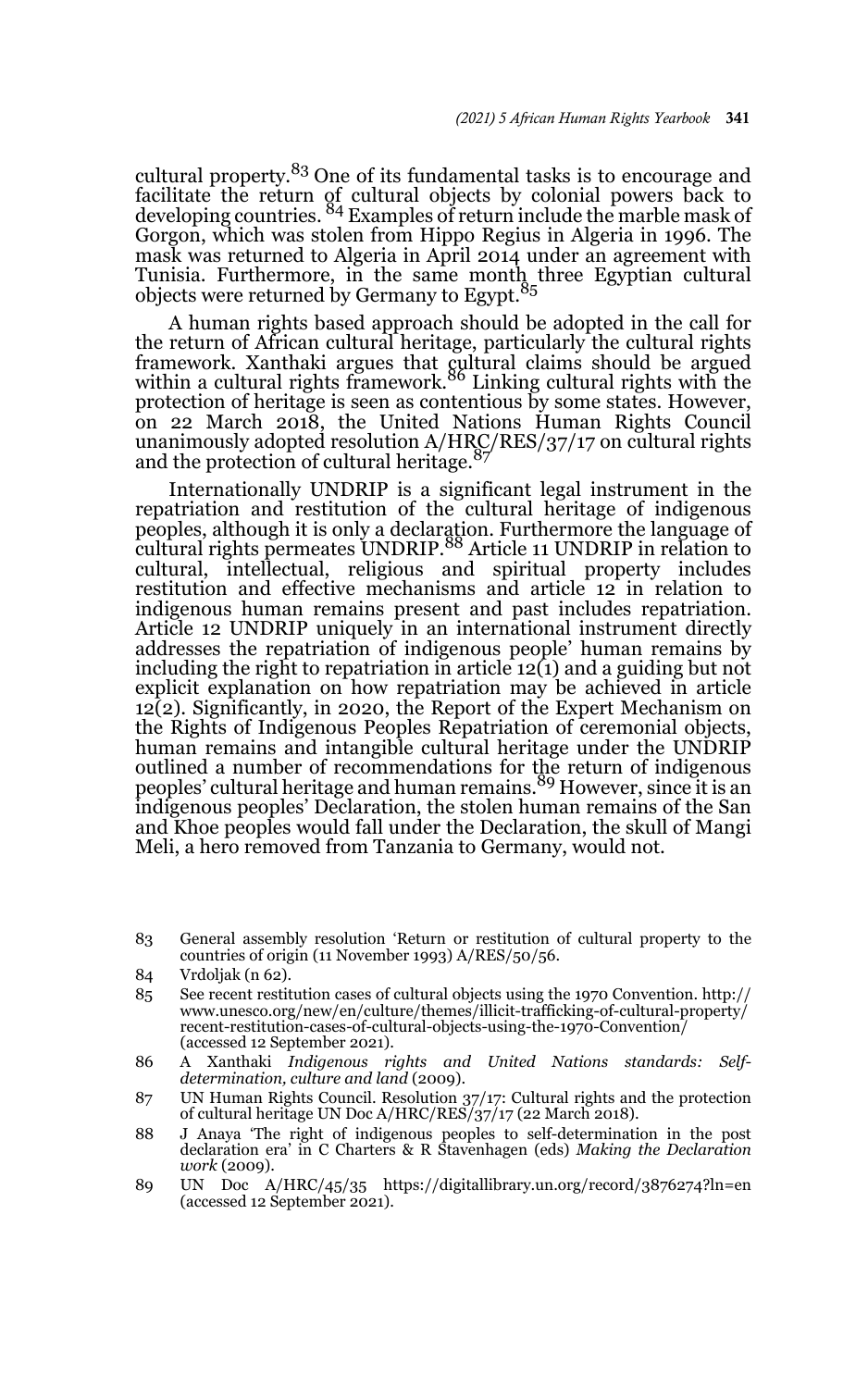Additionally, the United Nations Human Rights Committee could potentially play a role in the repatriation and restitution of African cultural heritage. In the past it has played a significant role in the interpretation of culture in relation to indigenous peoples right to culture, under article 27 International Convention on Civil and Political Rights.<sup>90</sup>

Equally, the language of cultural rights is evident in the African Charter on Human and Peoples' Rights. Article 17 states that 'every individual may freely take part in the cultural life of his community'. Article 22 highlights the right for people to freely participate in their economic, social and cultural development, and article 29 states that 'the individual shall also have the duty; to preserve and strengthen positive African cultural values in his relations with other members of the society'. The African Commission on Human and Peoples' Rights a body which interprets the African Charter, has been particularly vigilant in protecting the cultural rights of indigenous peoples in Africa.91 It has established its own working group on indigenous peoples and has produced an extensive study on the indigenous peoples of the African continent.<sup>92</sup>

International law is increasingly recognising the importance of cultural identity and the link with heritage.<sup>93</sup> The UNESCO Declaration Concerning the Intentional Destruction of Cultural Heritage (2003) recognises the importance of cultural heritage to the cultural identity of a group and highlights heritage as a component of cultural identity in its Preamble.94 Furthermore the Committee on Economic, Social and Cultural Rights in its General Comment 21 emphasised free access by minorities to their own culture, heritage and other forms of expression, as well as the free exercise of their cultural identity and practices.95 In relation to the return of cultural heritage, the cultural heritage which should be returned is: 'that which is particularly representative of the cultural identity of a specific people. The extent that the absence or withdrawal of a particular item would constitute an irreparable deprivation, and an irreplaceable loss in the chain of actions and interactions which go to make up a living culture'.96 The Ngorongoro Declaration on Safeguarding African World Heritage as a Driver of Sustainable Development, adopted in Ngorongoro, Tanzania on 4 June 2016, states as follows: 'We declare: African heritage is central to preserving and promoting our cultures thereby uplifting identity and

90 *Länsman et al v Finland* Communication No 511/1992 UN Doc CCPR/C/52D/ 511/1992; see General Comment 23 UN Doc  $CCPR/C/21/Rev.1/Add.5$  para 6-7.

- 91 *Endorois* case (n 21).
- 92 Report of the African Commission's working group of experts on indigenous populations/communities (2005).
- 93 Y Athanasios 'Cultural property and identity issues in international law: the inadequate protection of the cultural heritage of indigenous peoples' in C Akrivopoulou & N Garipidis (eds) *Human rights and risks in the digital era: globalization and the effects of information technologies* (2012) 256-277.
- 94 UNESCO Declaration Concerning the Intentional Destruction of Cultural Heritage Paris, 17 October 2003.
- 95 General Comment 21 (2009).
- 96 UNESCO CLT-85/WS/41 Paris 20 September 1985.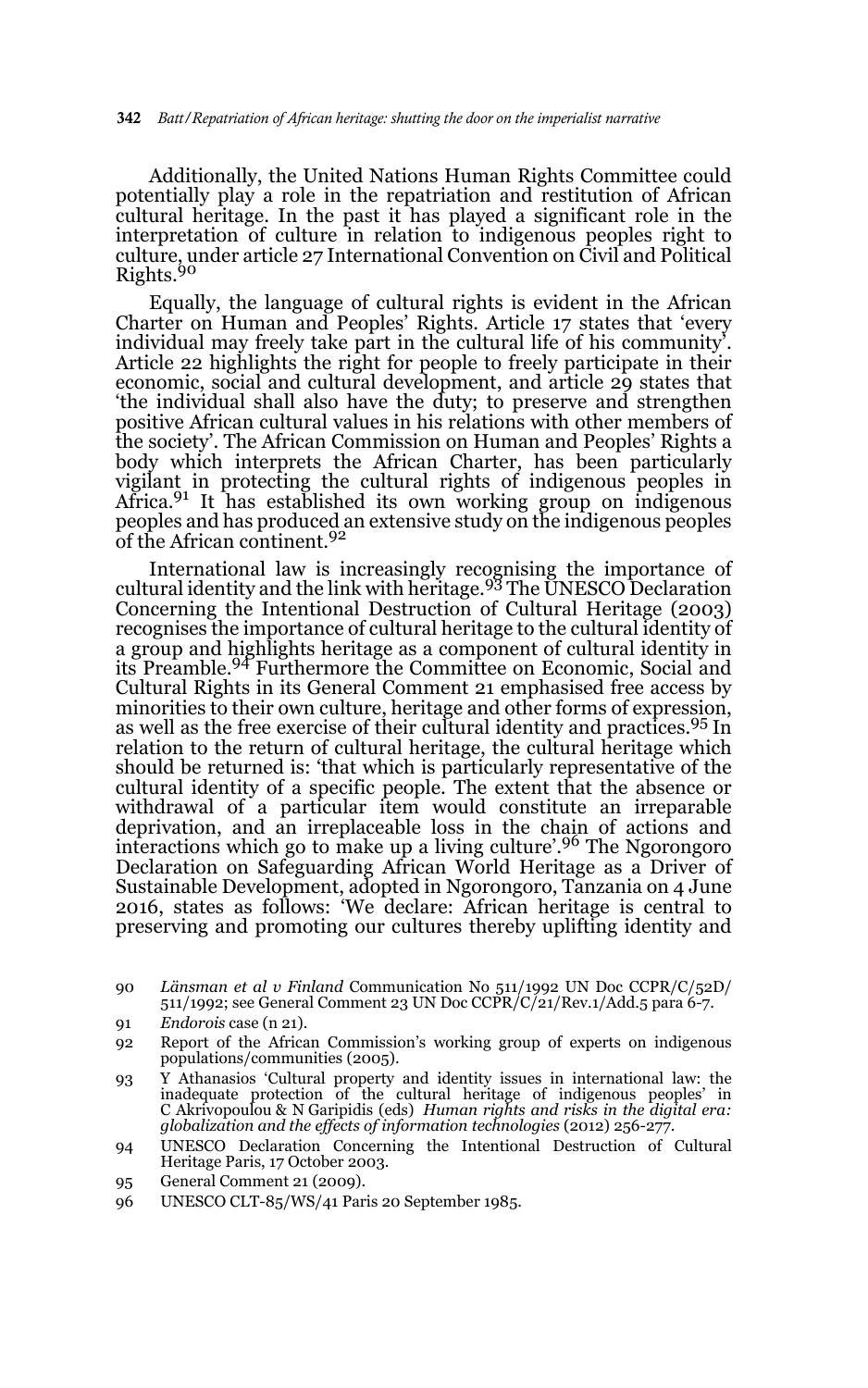dignity'. Furthermore, in *Centre for Minority Rights Development (Kenya) and Minority Rights Group International on behalf of Endorois Welfare Council v Kenya* the African Commission stated that 'the African Charter places a burden on African states to preserve the 'cultural heritage essential to indigenous group identity'.97 Additionally the 2013 Briefing Notes on the Charter for African Cultural Renaissance recognises the role of culture in relation to political emancipation, economic and social development, cultural renewal and identity however linked to the state.<sup>98</sup>

The African Union Charter for African Cultural Renaissance can play a significant role in furthering the repatriation objective articulated in the 2019 ECOWAS action plan to facilitate the return of African heritage and furthermore encourage protection of *in situ* cultural heritage. It is a document which reflects the philosophy of and behind repatriation, contextualised in the encouragement of African cultural values. Its Preamble highlights the urgent need to carry out a systematic inventory with a view to preserving and promoting tangible and intangible cultural heritage, in particular in the spheres of history, traditions, history arts and handicrafts, knowledge and know how. Article 31 calls on African states to promote and protect culture and commit to African cultural values and promote a sense of identity among Africans.<sup>99</sup>

In relation to particularly repatriation and protection of *in situ* cultural heritage articles 26, 27, 28, and 29 are important. Article 26 provides that states should take steps to put an end to the pillage and illicit traffic of African cultural property and ensure that such cultural property is returned to their countries of origin. Article 27 stipulates that states should take the necessary measures to ensure that archives and other historical records which have been illicitly removed from Africa are returned to African governments in order that they may have complete archives concerning the history of their country. This was encouraged in the Repatriation Report 2020.100 Article 28 states that the concerned African states shall commit themselves to provide appropriate physical and environmental conditions to safeguard and protect returned archives and historical records. This would deflect the paternalistic argument articulated by museums. Article 29 provides that African states should ratify the Convention for the Protection of Cultural Property in the Event of Armed Conflict and the Convention for the Safeguarding of the Intangible Cultural Heritage.<sup>101</sup>

Finally, in relation to the legal protection of African cultural heritage, strategic human rights litigation should not be ruled out. The telling of the story, the framing of the narrative in the voice of African communities in relation to the theft of their cultural heritage, can be

<sup>97</sup> *Endorois* case (n 21) para 283.

<sup>98</sup> *Endorois* case (n 21) para 2.3 and 2.4.

<sup>99</sup> Charter for African Cultural Renaissance articles 3, 4, & 10.

<sup>100</sup> Sarr & Savoy (n 1) 18.

<sup>101</sup> F Shyllon 'Implementation of the 1970 UNESCO: failure to grasp the nettle' UNESCO headquarters 20-21 June 2012.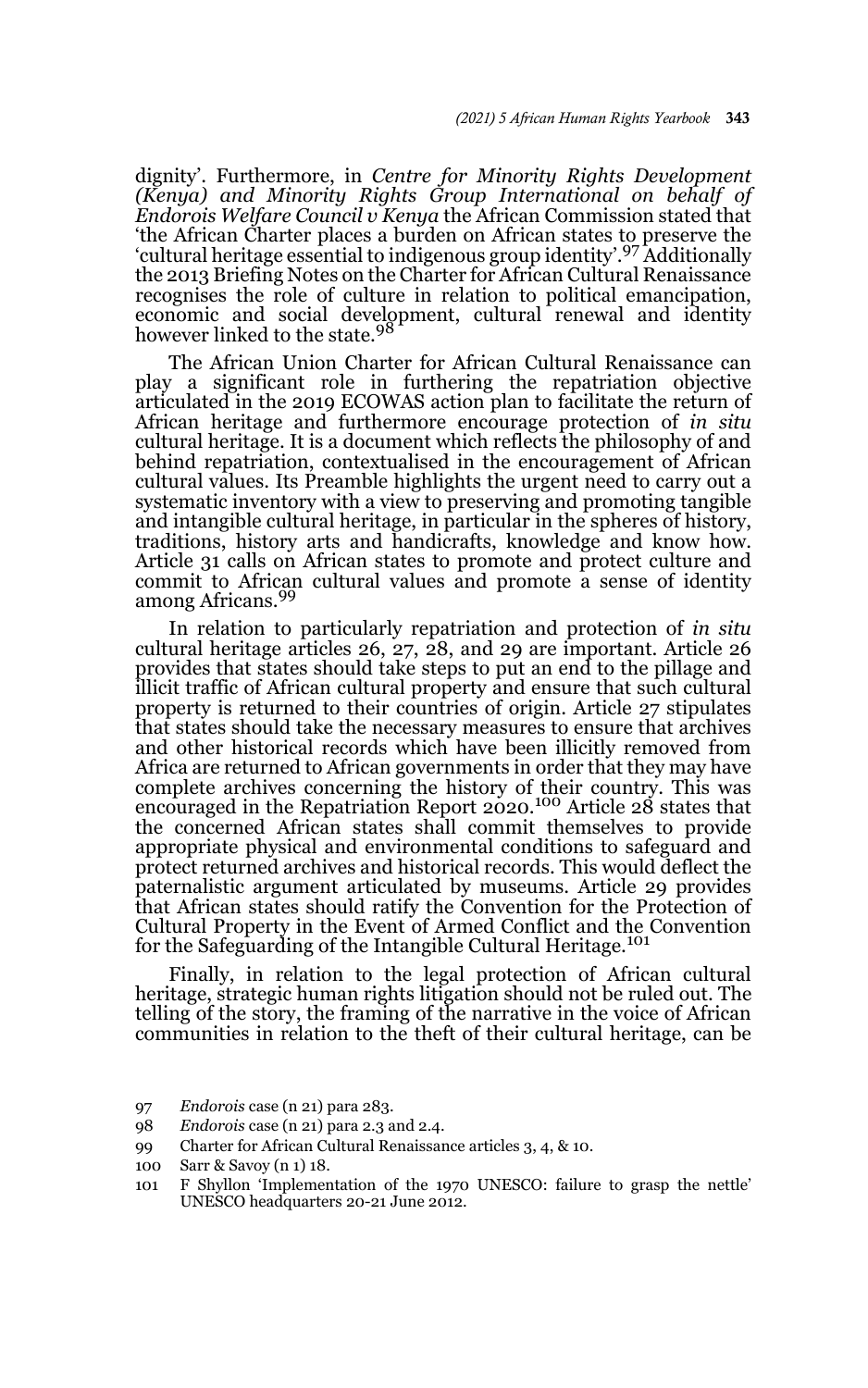very powerful in judicial and extra judicial settings. The main strategy behind strategic litigation is to use test cases to achieve change not only for the individual or group seeking justice in a particular case but for similar individuals or groups facing similar challenges, thus affecting broader change.<sup>102</sup>

Furthermore, two cultural heritage theories support the return of African cultural heritage. The moralist theory of cultural property underpins the return of cultural heritage and requires the holders of African cultural heritage to behave honourably.<sup>103</sup> The moralist theory would explain a museum giving back African cultural heritage without prolonged delays because it would be the 'right thing to do'.<sup>104</sup> The theory recognises the existence of power disparities in disputes. It recognises that there may be an unequal bargaining relationship in<br>cultural heritage disputes.<sup>105</sup> On the other hand, the nationalist theory is not based on 'the right thing to do' but strongly linked with the cultural identity of peoples. It has the potential to protect and return African cultural heritage. Merryman suggests that cultural nationalism 'implies the attribution of national character to objects, independently of their location or ownership, and legitimises national export controls and demands for the repatriation of cultural property'.106 Cristescu, former Special Rapporteur of the Sub-Commission on Prevention of Discrimination and Protection of Minorities, stated that the legal principle of the return of cultural property recognises that cultural objects were removed to 'mother countries' during the colonial period<br>and should be returned.<sup>107</sup>

Restitution and repatriation contribute to restorative justice.<sup>108</sup> Restorative justice 'is a way of healing wounds and moving onto the path of reconstruction and reconciliation' particularly for individuals and communities'.109 In the Mangi Mali example his relatives are still grieving and in the wider Tanzanian community he was a hero who

- 102 B Schokman, DCP Mohen & D Piper 'Short guide strategic litigation and its role in promoting and protecting human rights' (2012) *Lawyers eradicating poverty*; H Duffy *Strategic human rights litigation* (2018).
- 103 S Hutt 'Legal perspectives on cultural resources' in J Richman, M Forsyth, & W Creek (eds) *Cultural property law theory: a comparative assessment of contemporary thought legal perspectives on cultural resources* (2004) 17-36.
- 104 Manchester museum has a particularly equitable record in relation to responding to claims and returning indigenous remains. Manchester Museum gave back four tattooed skulls and two limb bones to Australian Aborigines in 2004 http:// www.elginism.com/similar-cases/manchester-museum-to-return-maori-remains -to-new-zealand/20081117/1555/ (accessed 12 September 2021).
- 105 S Harding 'Justifying repatriation of native American cultural property' (1997) 72 *Indian Law Review* 723
- 106 J Merryman *Thinking about the Elgin Marbles* (1985) 83.
- 107 Cristescu (n 13); United Nations Educational, Scientific and Cultural Organization return and restitution of cultural property: a brief resume (Paris 20 September 1985) CLT-85/WS/41.
- 108 C Garbett 'The International Criminal Court and restorative justice: victims, participation and the processes of justice' (2017) 5(2) *Restorative Justice* 198-220.
- 109 L Lixinski 'Cultural heritage law and transitional justice: lessons from South Africa' (2015) 9 *International Journal of Transitional Justice* 278-296.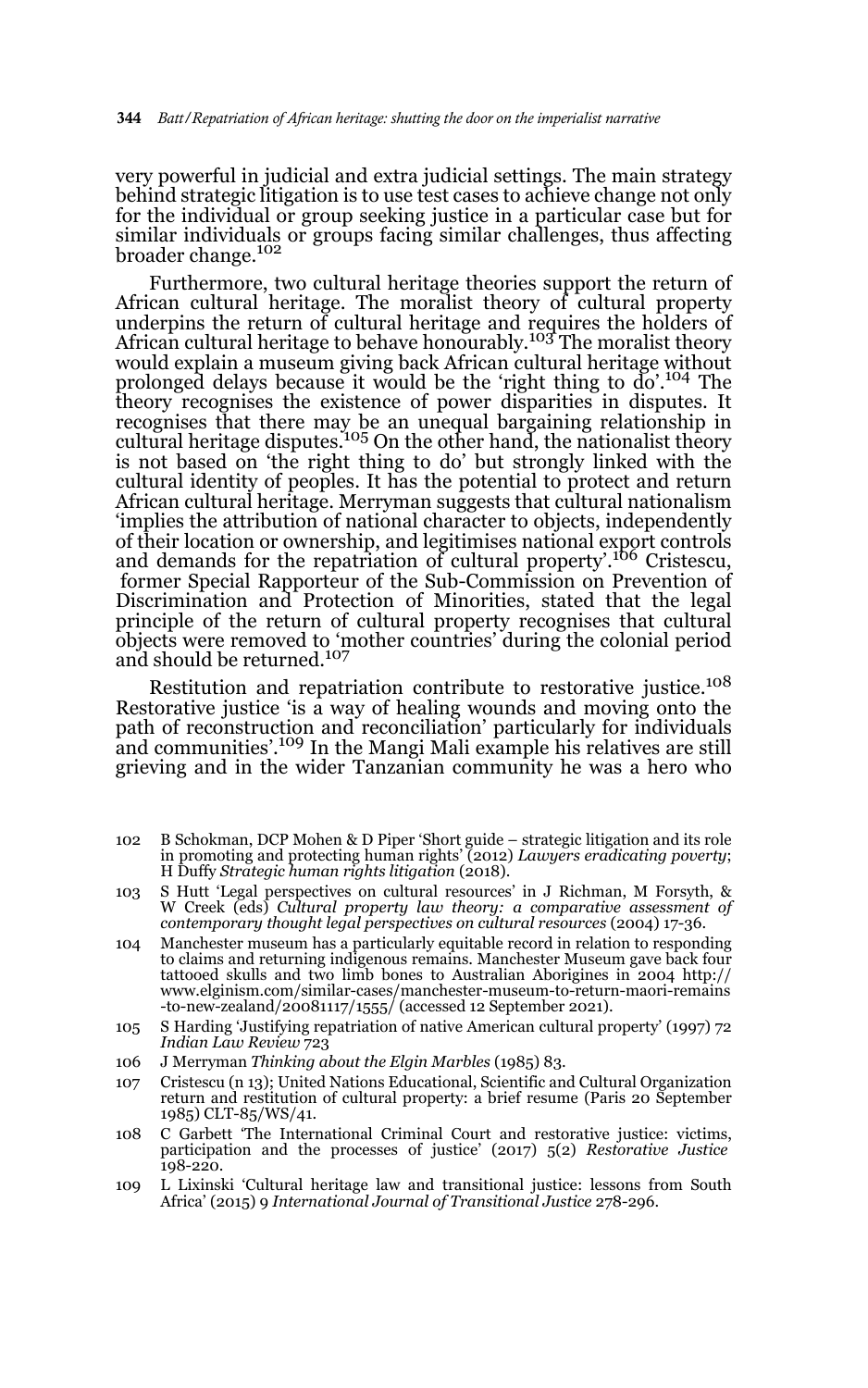fought against colonialism.110 It is worth noting the increasing discussions on symbolic reparations, generally contextualised in the building of a memorial, memorialising an event remembering the event.111 Symbolic measures 'are aimed at recognizing the dignity of the victims, expressing a criticism or moral sanction towards the perpetrators, and pointing out the importance of prevention'.112 In the context of the return of African cultural property the event being the removal of cultural heritage by the colonialists and the symbolic reparation being the process of return and actual return. Further many museums are state funded and public bodies, for example the British Museum in London, which houses the Ethiopian stolen cultural heritage mentioned in this article, and the Neues Museum in Berlin housing the Bust of Queen Nefertiti which were removed under disputed circumstances. Return would raise the moral sanction and the language of the perpetrator and the victim for the states concerned. Farida Shaheed's UN study on the right of access to and enjoyment of cultural heritage, highlighted the importance of knowing one's culture<br>and the trauma and disconnect caused if access is denied.<sup>113</sup> Recently in Namibia, human remains from the Nama and Herero indigenous peoples collected during colonial rule and studied by scientists have been returned from Germany by the Museum of Medical History.<sup>114</sup> Here the repatriation retold the story of the genocide that took place under German colonial rule.<sup>115</sup>

### **5 AFRICAN RENAISSANCE**

The African Renaissance narrative ebbs and flows.<sup>116</sup> Cheikh Anta Diop is considered to be the father of the African Renaissance movement.<sup>117</sup> Asante stressed the African peoples' relentless struggle to tell their own stories and take charge of their own historical languages is a

- 110 'Executed Tanzanian hero's grandson takes DNA test to find lost skull' (20 November 2018) *BBC News* https://www.bbc.co.uk/news/world-africa-46277158 (accessed 12 September 2012).
- 111 Renaissance Monument Dakar Senegal.
- 112 R Greeley, M Orwicz, J Falconi, A Reyes & F Rosenberg 'Repairing symbolic reparations: assessing the effectiveness of memorialization in the Inter-American system of human rights' (2020) 14 *International Journal of Transitional Justice* 165-192.
- 113 F Shaheed 'The right to access to and enjoyment of cultural heritage as a human right' UN Doc A/HRC/17/38 (2011).
- 114 D Carvajal 'Museums confront the skeletons in their closets' (20 May 2014) *New York Times* https://www.nytimes.com/2013/05/25/arts/design/museums-move -to-return-human-remains-to-indigenous-peoples.html (accessed 12 September 2021).
- 115 Sarkin (n 10)
- 116 B Ayeleru 'African cultural rebirth: a literary approach' (2011) 23(2) *Journal of African Cultural Studies* 165-175.
- 117 D Turello *Africa past and future: A conversation with Toyin Falola* (14 December 2016) https://blogs.loc.gov/kluge/2016/12/ (accessed 12 September 2021).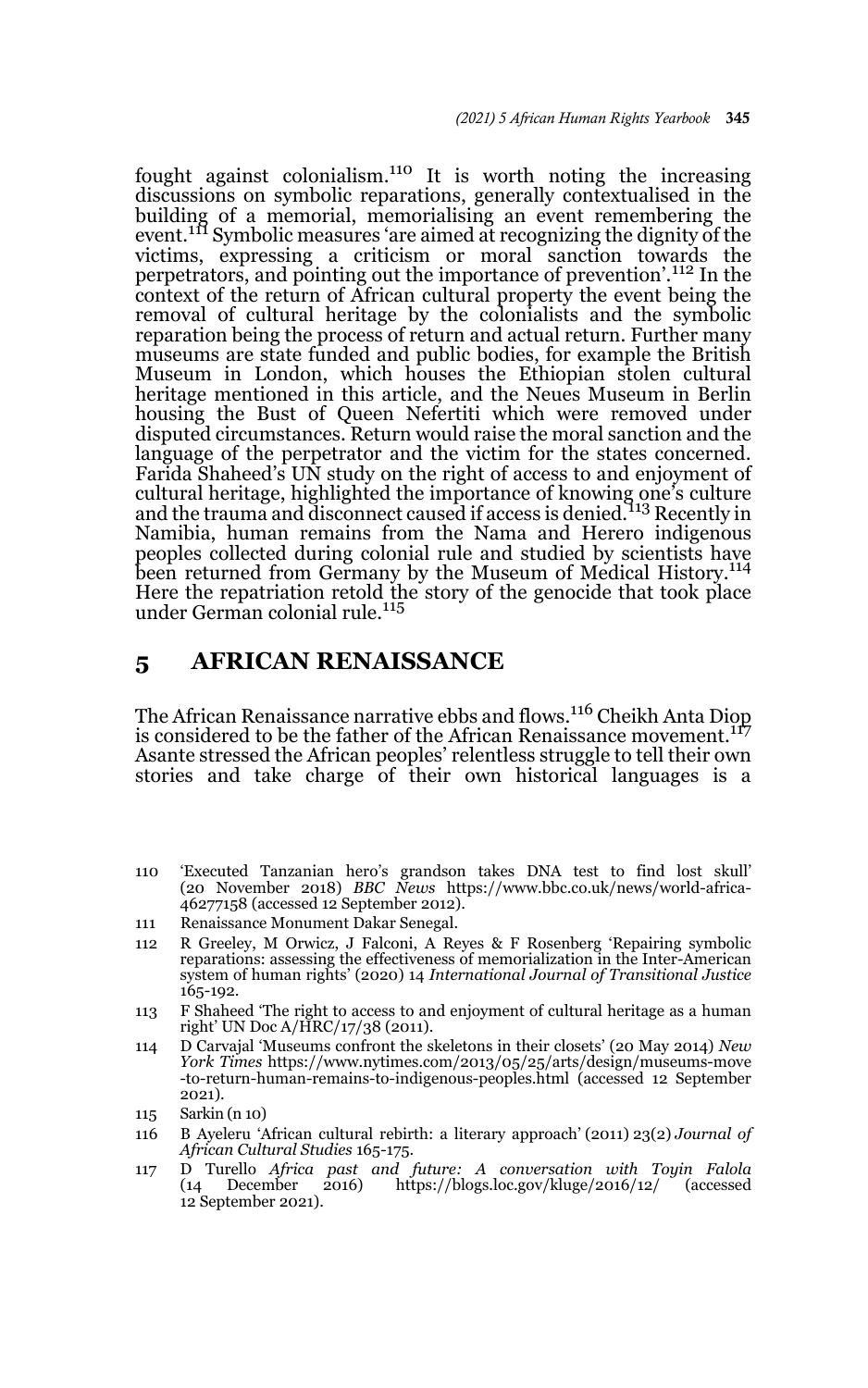prerequisite for achieving an African Renaissance.<sup>118</sup> A reaction against European imperialism has been noted as a catalyst that triggered the call for an African Renaissance in the 20th century.<sup>119</sup> Very recently, the African Union (AU) declared the year 2021 as 'The African Union year of arts, culture and heritage: levers for building the Africa we want'.'120 Lo argues that African culture should be the central element in any renaissance movement in Africa and contends that music and poetry act as a disabler of the imperialist narrative.<sup>121</sup>

The Sarr and Savoy Report highlights that 60 per cent of the population in Africa is under the age of 20 years.<sup>122</sup> They stress the importance of access to culture for the youth of Africa.<sup>123</sup> This is supported by Makoko Tarawia Kihundwa, a young Tanzanian Chagga man, who stated that 'Mangi Meli's skull must be found and returned to the museum in Dar es Salaam so the young generation can know their history'.<sup>124</sup> A question put to an educated young Egyptian man in relation to the iconic figure of Nefertiti still residing in the Neues Museum in Berlin is also illustrative. When I asked him, 'what do you think about the bust of Nefertiti being in Germany in a German Museum,' he asked: 'Who is Nefertiti?'. The bust of the former Egyptian queen internationally is a well-known icon of Egyptian history and culture and has now moved from a national icon to an international icon, moving from the cultural heritage of the nation state to the cultural heritage of 'mankind'.

The return of African cultural heritage can contribute to African economies particularly in the area of heritage tourism. Ghana's Year of Return programme in 2019 attracted over one million diaspora visitors and generated \$US 1.8 billion.<sup>125</sup> Egypt has built a viable tourism economy around its museums and monuments although concerns over acts of terrorism have impacted the tourism industry in recent years. The returning Benin Bronzes to Nigeria have required the building of the Emowaa Pavilion. Governor Obaseki, talking about the new pavilion to house the returning Benin Bronzes said: 'The integration of Emowaa (the new museum) into the daily life of our people, and its impact on a greatly improved urban fabric, will begin with the opening

- 118 Asante (n 18); G Kamwendo 'Denigrating the local glorifying the foreign: Malawian language policies in the era of African renaissance' (2010) 5(2) *International Journal of African Renaissance Studies – Multi-, Inter- and Transdisciplinarity* 270-282.
- 119 M Lo 'Writing and righting the African renaissance' (2019) 3 *Research Africa Reviews*.
- 120 African Union concept note on 2021 as the year of arts, culture and heritage in https://au.int/en/documents/20210322/concept-note-2021-year-artsculture-and-heritage-africa (accessed 12 September 2021).
- 121 Lo (n 119); D Nabudere 'The African renaissance in the age of globalization' (2001) 6 *African Journal of Political Science/Revue Africaine de Science Politique.*
- 122 Sarr & Savoy (n 1).
- 123 Sarr & Savoy (n 1).
- 124 Batt (n 6) 146
- 125 'African diaspora: did Ghana's year of return attract foreign visitors?' *BBC* (30 January 2020).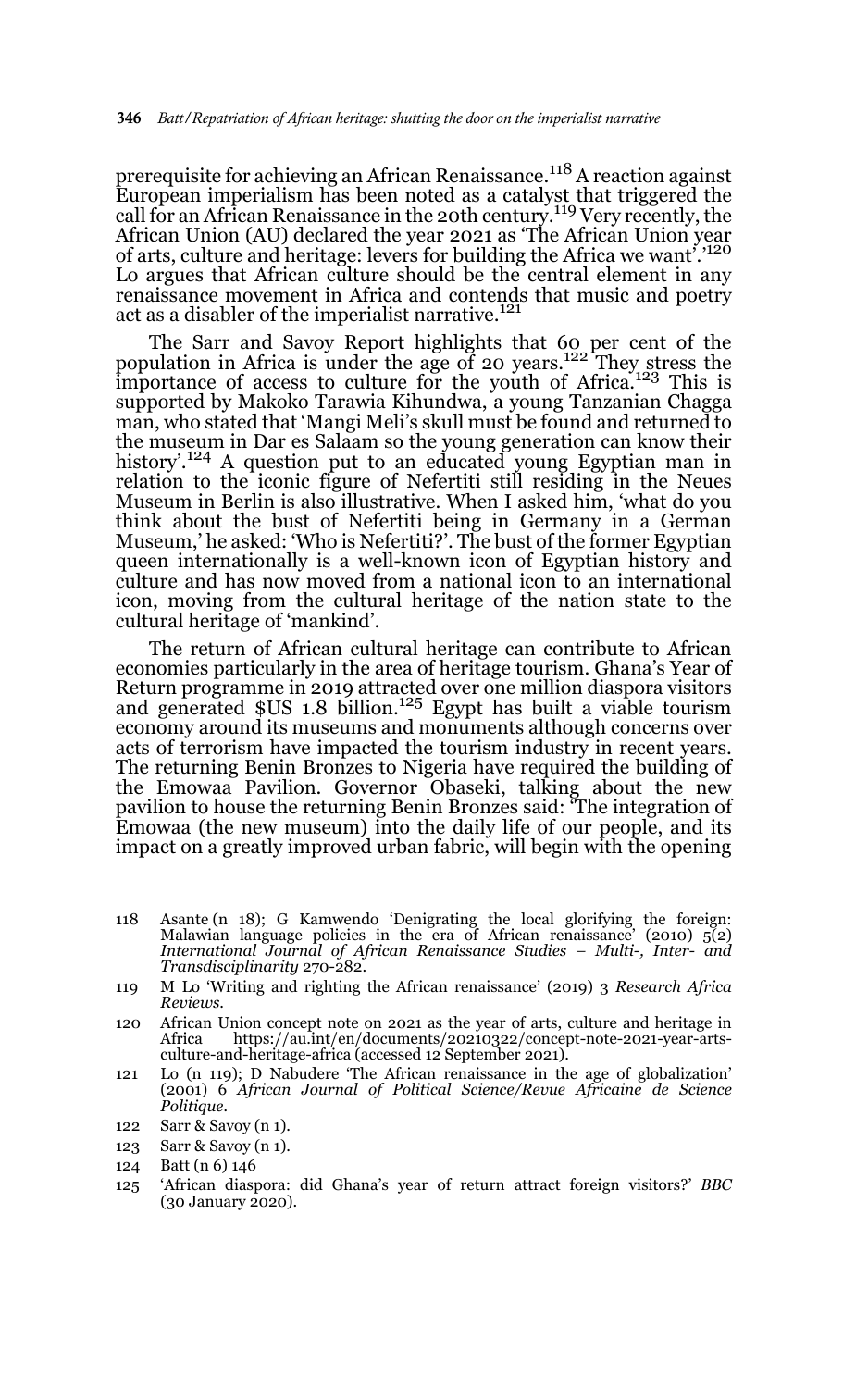of the Emowaa Pavilion'.<sup>126</sup> Building a museum, for example in Dar es Salaam, would bring in added revenue on top of the revenue from conservation tourism, and could be classed as sustainable development and contribute to the sustainable development goals.<sup>127</sup>

Furthermore, the African Renaissance has been linked to human rights and the emancipation of women from patriarchal societies.<sup>128</sup> The ideology of the African Renaissance clearly contributes to the development of second and third generation rights. However, Fidèle Ingiyimbere argues that the language of human rights is not helpful as it 'incarnates an imperialist ideology and is furthermore rooted in Western democracy<sup>3</sup>.<sup>129</sup> The inclusion of human rights in the discussion presents the danger of adding to the imperialist narrative unless, as Asamoa Acheampong suggests, human rights are interpreted from an African perspective.<sup>130</sup>

A suggestion to strengthen the African Renaissance narrative and counter the imperialist narrative is that mineral resources should be included under the umbrella term 'cultural heritage'. The African continent is a resource-rich continent. However, as the African Commission on Human and Peoples' Rights has highlighted in its Resolution 236 on Illicit Capital Flight from Africa: 'Africa is embroiled in a vicious circle of poverty, malnutrition, diseases and death because its revenue potential is being drained by multinational companies and individuals through exploitation of the loopholes and weaknesses of laws and of the monitoring system'. Furthermore: 'foreign aid is a short-term, unsustainable and unreliable form of revenue; this requires State Parties to take measures to create a revenue base'. <sup>131</sup> Along with measures such as local content laws which contribute to capital from mineral resources staying in Africa, viewing mineral resources as cultural heritage will further enhance their protection and associated revenue.<sup>132</sup>

- 126 'Museums association trustees approve return of Benin bronzes held in Berlin museums' Museum Association (2 July 2021) https://www.museumsasso ciation.org/museums-journal/news/2021/07/trustees-approve-return-of-beninbronzes-held-in-berlin-museums/ (accessed 12 September 2021).
- 127 F Nocca 'The role of cultural heritage in sustainable development: multidimensional indicators as decision-making tool' (2017) 9 *Sustainability*.
- 128 K Acheampong 'Human rights and the African Renaissance' (June 2000) 5 *African Journal of Political Science/Revue Africaine de Science Politique.*
- 129 F Ingiyimbere 'Human rights as an imperialist ideology' in *Domesticating human rights* (2017).
- 130 Acheampong (n 128).
- 131 ACHPR/Res 236(LIII)2013.
- 132 The natural wealth and resources contracts (review and re-negotiation of unconscionable terms) regulations, 2020 (the unconscionable terms regulations) made under section 8 of the Natural Wealth and Resources Contracts (review and re-negotiation of unconscionable terms) Act, CAP 450 of 2017 (the Unconscionable Terms Act); the Natural Wealth and Resources (Permanent Sovereignty) (Code of Conduct for Investors in Natural Wealth and Resources) Regulations, 2020 (the code of conduct) made under section  $13(2)(a)$  of the Natural Wealth and Resources (Permanent Sovereignty) Act, CAP 449 of 2017 (the Permanent Sovereignty Act).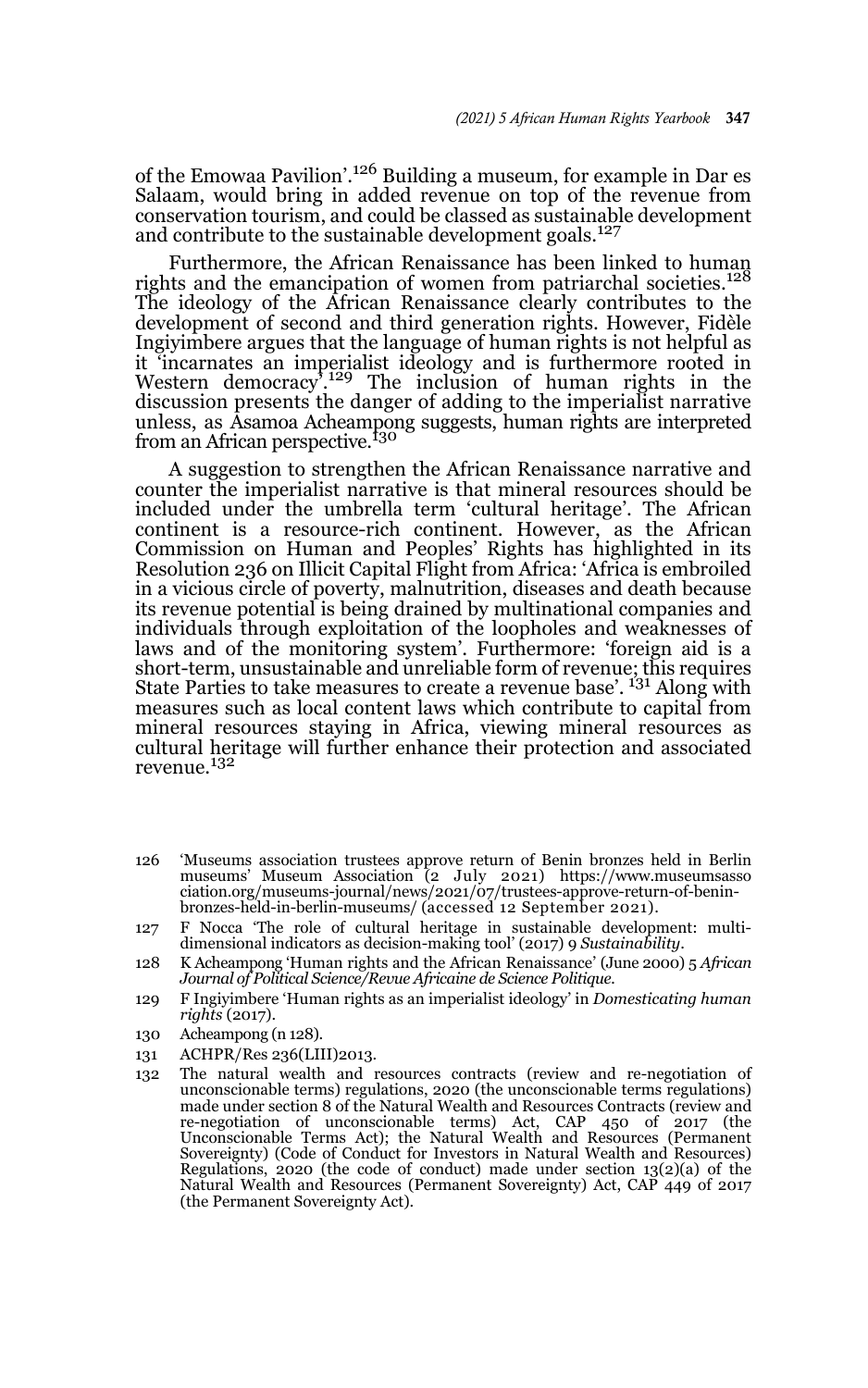The African Diaspora, which has traditionally contributed to the improvement of per capita income in Africa, is now playing an important role in the call for the return of African cultural heritage. In August 2021 the British Museum closed a gallery housing the Benin Bronzes in response to a protest tour urging the institution to return the colonial looted artifacts.<sup>133</sup> In 2020, the Congolese activist Mwazulu Diyabanza, who has been calling for reparations for colonialism, slavery and cultural appropriation, was arrested on a number of occasions for the attempted theft of African cultural heritage from European Museums.134 Mr Diyabanza drew attention to the imperialist narrative in relation to retained African cultural heritage.

### **6 RECOMMENDATIONS**

The most recent report in the area of repatriation is the 2020 United Nations Expert Mechanism on the Rights of Indigenous Peoples, 'Repatriation of ceremonial objects, human remains, and intangible resources under the United Nations Declaration on the Rights of Indigenous Peoples Report' (Repatriation Report).135 The Repatriation Report has been referred to in this article, firstly, because there are many African peoples recognised as indigenous peoples on the continent.136 Secondly, the recommendations in their entirety are worthy of consideration. In relation to all indigenous peoples the Repatriation Report envisages an International Indigenous Repatriation Review Committee comprised of indigenous peoples,<br>museum professionals, human rights experts and others.<sup>137</sup> The Repatriation Report places the onus of responsibility for the establishment of a repatriation committee on UNESCO in its capacity as facilitator of repatriation and provider of advice.<sup>138</sup> My recommendation is that in both cases (the return of indigenous peoples' cultural heritage and the return of African cultural heritage) UNESCO should not be the lead in relation to drawing up a committee due to the politically charged nature of restitution. Reflecting on the call for return of illicitly removed cultural heritage in article 27 of the Charter for African Cultural Renaissance, an African based commission working on the restitution of African cultural heritage would be better suited to the task. It is possible for such committee to be established under the auspices of the African Union or the African Commission on Human and Peoples' Rights.

138 Repatriation Report (n 1) para 90.

<sup>133</sup> B Reilly 'British Museum closes gallery in response to protestors' (August 2021) https://morningstaronline.co.uk/article/b/british-museum-closes-gallery-inresponse-to-protesters

<sup>134</sup> A Marshall 'To protest colonialism, this Congolese activist takes artifacts from Paris museums' *New York Times* (nytimes.com) (accessed 12 June 2021).

<sup>135</sup> Repatriation Report (n 1).

<sup>136</sup> Report on indigenous peoples in Africa (n 1).

<sup>137</sup> Repatriation Report (n 1) para 90.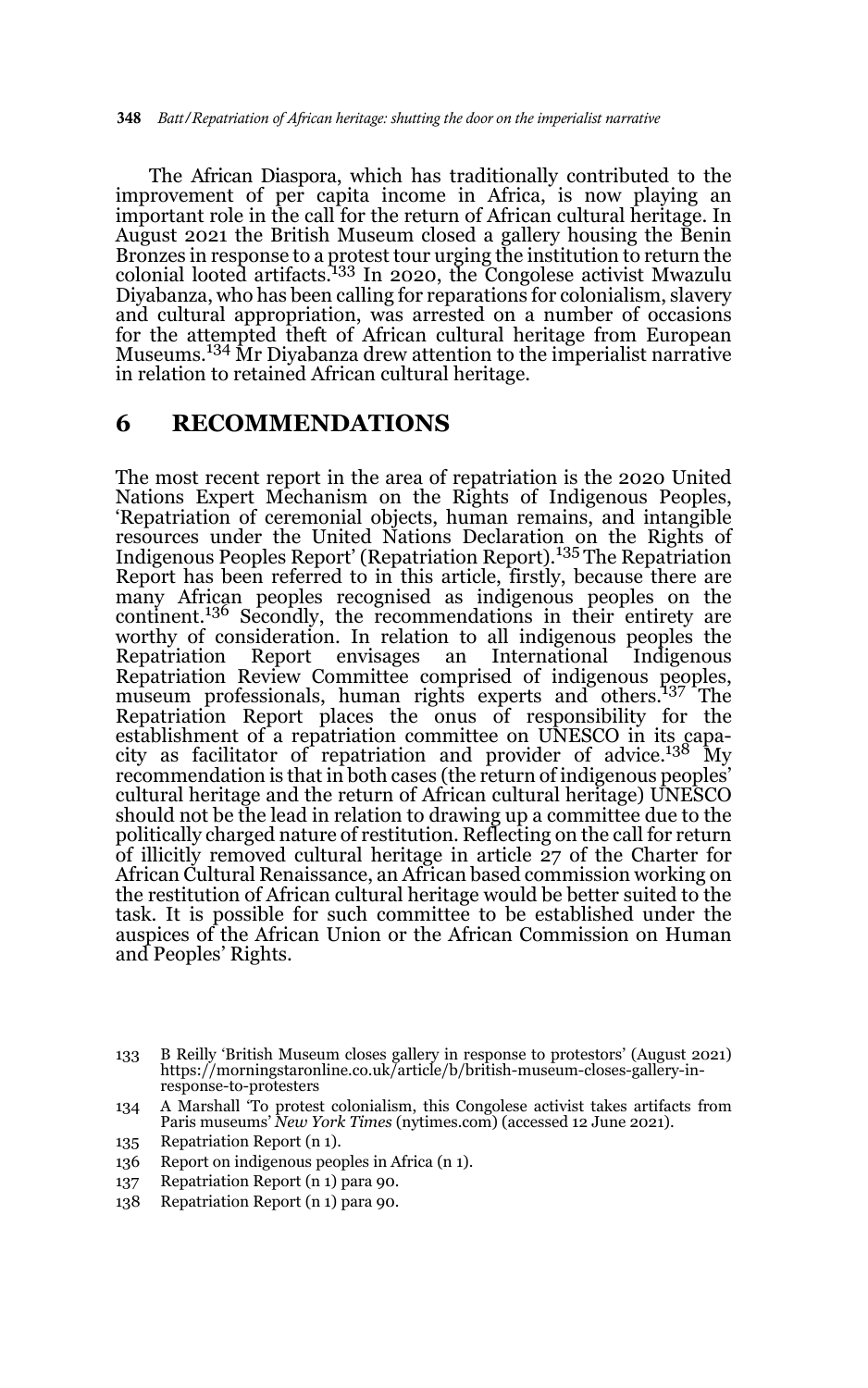The Repatriation Report encourages partnerships between all stake holders, UNESCO, WIPO, states and indigenous peoples.<sup>139</sup> This is happening already particularly in relation to the Benin Bronzes which have received much publicity. Germany has reached an agreement with Nigeria to return a share of stolen Benin Bronzes looted by the British. Furthermore, many British museums are returning Benin Bronzes unconditionally.<sup>140</sup>

Furthermore, the Repatriation Report encourages bilateral agreements between states. There are several bilateral agreements between states which have facilitated the repatriation of indigenous human remains. Such agreements include those between the UK and Australia concluded in 2000 and between France and Australia agreed in 2004. $^{141}$ 

The Sarr and Savoy Report an African-specific restitution Report recommends online inventories and databases as a way of protecting and contributing to the return of African cultural heritage. This approach is similar to the WIPO's initiative, set up to protect traditional knowledge. Further, the Report introduces the sharing of digital content through a plan for the systematic digitisation of documents that<br>have yet to be digitised concerning Africa.<sup>142</sup> In relation to the views of indigenous peoples, databases and digitalisation have been viewed with some concern due to loss of control of custodianship.<sup>143</sup> Furthermore the ECOWAS 2019/2023 Action Plan on the return of cultural properties to their countries of origin envisages a Regional Committee in charge of the monitoring of the action plan.<sup>144</sup>

The UNESCO Intergovernmental Committee for Promoting the Return of Cultural Property to its Countries of Origin or its Restitution in case of Illicit Appropriation is another avenue to consider. However, it appears to be underutilised by states possibly because of the political nature of a demand for restitution by one state to another and the nonretroactive nature of the conventions.<sup>145</sup> Optimistically, the text of the UNIDROIT convention a private law convention could accommodate

- 140 G Adams 'Museums Association Trustees approve return of Benin bronzes held in Berlin museums' 2 July 2021Museum Association News accessed 12 July 2021 https://www.museumsassociation.org/museums-journal/news/20 21/07/trustees-approve-return-of-benin-bronzes-held-in-berlin-muse  $\frac{\text{ums}}{\text{\#}}$  (accessed 12 June 2021).
- 141 H Keeler 'Repatriation symposium: indigenous international repatriation' (2012) 44 *Arizona St Law Journal*.
- 142 Sarr & Savoy (n 1) 67.
- 143 Keynote address by the UN Special Rapporteur on the Rights of Indigenous Peoples, Professor S James 26th session of the World Intellectual Property Organization Intergovernmental Committee on Intellectual Property and Genetic Resources, Traditional Knowledge and Folklore Indigenous Panel: Intellectual property and genetic resources: What is at stake for indigenous peoples? (3 February 2014).

145 E Campfens 'Whose cultural objects? Introducing heritage title for cross-border cultural property claims' (2020) 67 *Netherlands International Law Review* 257.

<sup>139</sup> Repatriation Report (n 1) para 85.

<sup>144</sup> ECOWAS (n 9).